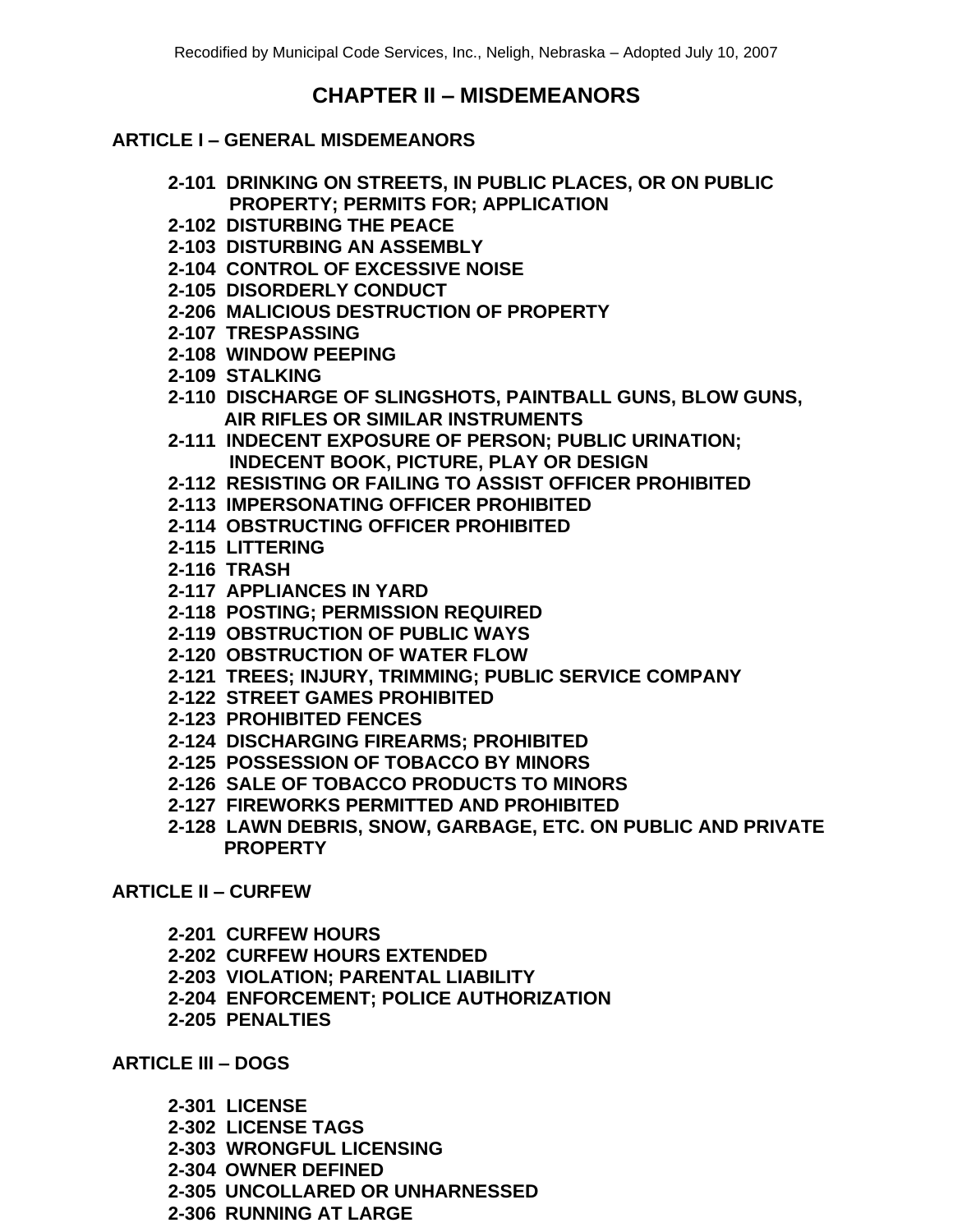**2-307 CAPTURE IMPOSSIBLE 2-308 VICIOUS DOGS 2-309 INTERFERENCE WITH POLICE 2-310 CRUELTY TO ANIMALS 2-311 KILLING AND POISONING 2-312 BARKING AND OFFENSIVE DOGS 2-313 LIABILITY OF OWNER 2-314 REMOVAL OF TAGS 2-315 IMPOUNDING**

**ARTICLE IV – KENNELS**

**2-401 DEFINITION; FEE 2-402 PERMIT REQUIRED**

**ARTICLE V – ANIMALS GENERALLY**

- **2-501 BANNED WITHIN CITY; EXCEPTION FOR CHICKENS**
- **2-502 CRUELTY; DEFINITIONS**
- **2-503 CRUELTY TO ANIMALS**
- **2-504 CRUELTY TO ANIMALS; LAW ENFORCEMENT OFFICER; POWERS, IMMUNITY**
- **2-505 ANIMAL OFF PREMISES**
- **2-506 CHICKENS; LICENSE REQUIREMENTS; RESTRICTIONS**
- **ARTICLE VI – WEEDS, JUNK CARS, LITTER AND DANGEROUS BUILDINGS REGULATIONS**
	- **2-601 DEFINITIONS**
	- **2-602 PUBLIC NUISANCE; GRASSES OR WEEDS**
	- **2-603 PUBLIC NUISANCE; LITTER OR DANGEROUS BUILDING**
	- **2-604 ABATEMENT**
	- **2-605 FAILURE TO CORRECT**
	- **2-606 COST OF REMOVAL**

**ARTICLE VII – CONTROL OF MINORS**

**2-701 PURPOSE 2-702 PARENTAL RESPONSIBILITY 2-703 CIVIL PENALTY 2-704 REMEDY CUMULATIVE 2-705 APPEAL 2-706 REPORTS 2-707 SEVERABILITY**

**ARTICLE VIII – PENAL PROVISION**

**2-801 VIOLATION; PENALTY**

#### **CHAPTER II – MISDEMEANORS**

#### **ARTICLE I – MISDEMEANORS**

**SECTION 2-101: DRINKING ON STREETS, IN PUBLIC PLACES OR ON PUBLIC PROPERTY; PERMITS FOR; APPLICATION**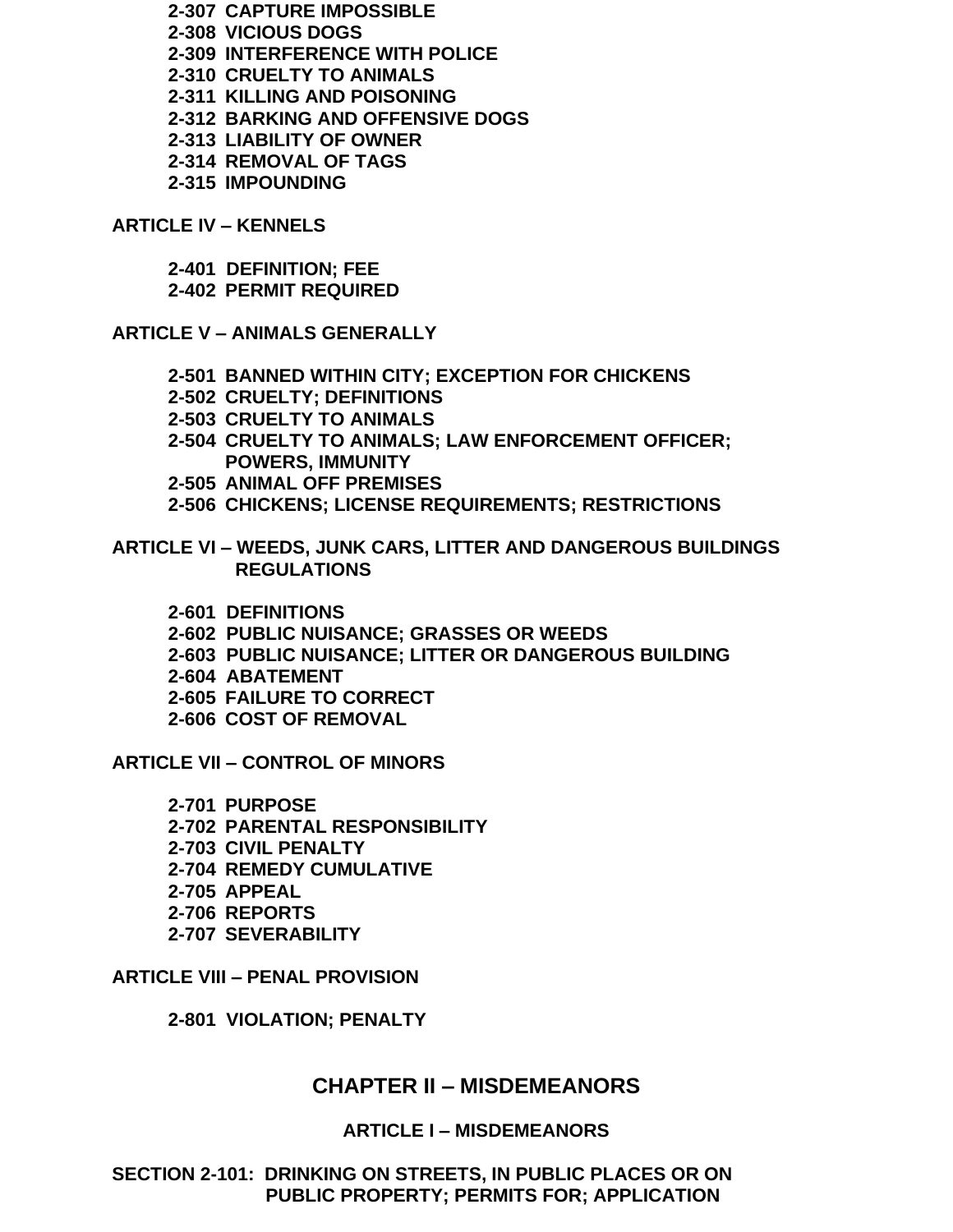1. It shall be unlawful for any person to drink alcoholic liquor of any kind on the streets or alleys, upon property used or owned by the government of the United States, the State of Nebraska or any governmental subdivision thereof or in theaters, dance halls or in any other place open to or frequented by the public within said city, unless such premises are licensed for such purposes by the State or unless a special permit has been granted for the same by the City Council.

2. Upon application for a special permit for the consumption of alcoholic liquor on public streets or other public places, the City Council may permit such consumption on such terms and conditions as it may determine. For such permit to be issued, written application must be made to the city clerk and the same must be acted upon at a special or regular meeting of the Council. The terms and conditions for issuance of a special permit shall be set forth in the minutes of the meeting at which such application is considered.

(Ref. Neb. Rev. Stat. §53-186, 53-1,100)

# **SECTION 2-102: DISTURBING THE PEACE**

It shall be unlawful for any person to willfully, maliciously, intentionally or unnecessarily disturb the peace and quiet of any person, family, neighborhood or public assembly. The offense of disturbing the peace shall include, but not necessarily be limited to, the following:

- 1. Engaging in fighting;
- 2. Exhibiting threatening or violent conduct toward another person;

3. Using abusive, threatening, or other fighting language or gestures directed toward another person;

4. The using, operating or permitting to be played, used or operated any radio receiving set, compact disc player, tape player, television set, musical instrument, phonograph, or other machine or device for the producing or reproducing of sound in such manner as to disturb the peace, quiet and comfort of the neighborhood inhabitants, or at any time with louder volume than is necessary for convenient hearing for the person(s) who are in the room, vehicle or chamber in which such machine or device is operated and who are voluntary listeners thereto shall be deemed a violation of this section. The operations of any such instrument, phonograph, machine or device between the hours of 10:00 P.M. and 7:00 A.M. in such a manner as to be plainly audible at a distance of 50 feet from the source shall be prima facie evidence of a violation of this section.

# **SECTION 2-103: DISTURBING AN ASSEMBLY**

It shall be unlawful for any person to disturb, interrupt or interfere with any lawful assembly of people, whether religious or otherwise, by loud and unnecessary noise, threatening behavior, or indecent and shocking behavior. Any person or persons so disturbing an assembly shall be deemed to be guilty of a misdemeanor and fined in accord with state statute.

# **SECTION 2-104: CONTROL OF EXCESSIVE NOISE**

It shall be unlawful for any person to make, continue to be made or to cause to be made any excessive, loud, unnecessary or unusual noise or any noise which either annoys, disturbs, injures or endangers the comfort, repose, health, peace or safety of others, including but not limited to noise associated with the operation of industrial equipment, heavy machinery, jackhammers, or other construction equipment, between the hours of 7:00 P.M. and 7:00 A.M., provided, however, that the following activities shall be exempt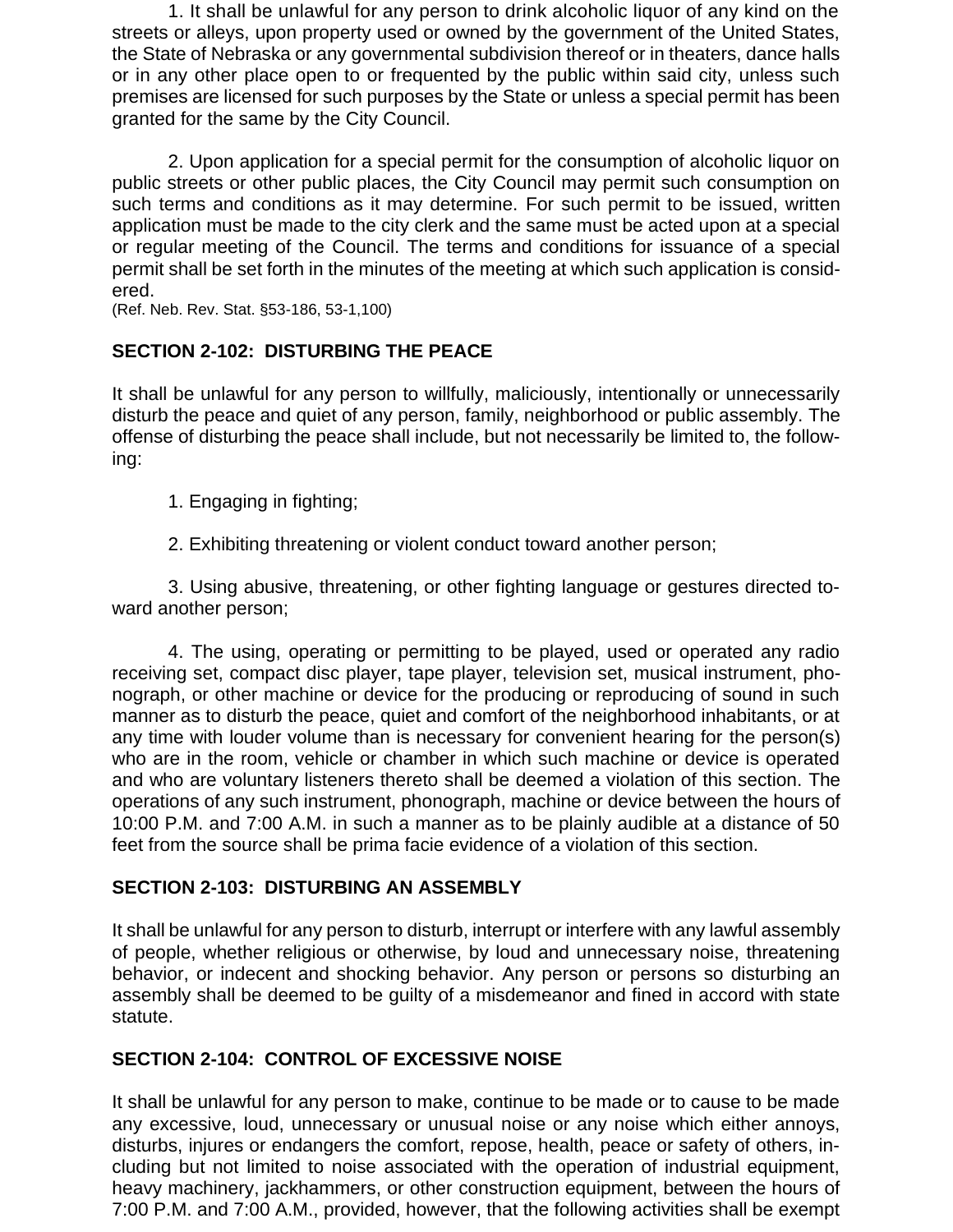from this section:

1. Noise of safety signals, warning devices or emergency relief valves;

2. Transient noises from moving sources, including automobiles, trucks, airplanes, and railroads operating in the ordinary and legal course;

3. Occasional outdoor events, provided such events are conducted pursuant to written permission received by the appropriate department or agency; such events may not occur on a recurring schedule;

4. Dewatering pumps;

5. Any activities conducted in case of urgent necessity in the interest of public health and safety, provided, however, that in the event such activities are not conducted by the City of Valley or an agent thereof, such activities will require the written consent from the City, which consent may be granted for a period not to exceed three days while the emergency continues and said written consent may be renewed for period of three days or less while the emergency continues.

(Am. by Ord. No. 737, 4/14/20)

# **SECTION 2-105: DISORDERLY CONDUCT**

It shall be unlawful for any person to engage in conduct or behavior which disturbs the peace and good order of the City by clamor or noise, intoxication, drunkenness, fighting, using of obscene or profane language in the streets or other public places, or by otherwise indecent or disorderly conduct or lascivious behavior. (Ref. Neb. Rev. Stat. §17-129, 17-556)

# **SECTION 2-106: MALICIOUS DESTRUCTION OF PROPERTY**

It shall be unlawful for any person wantonly or maliciously in any manner to molest, injure or destroy any property of another in this city. Any such offender shall be liable for all damages which arise from the commission of such unlawful act, in addition to a fine as permitted by law.

# **SECTION 2-107: TRESPASSING**

It shall be unlawful for any person to trespass upon any private grounds within the City or to break, cut or injure any tree, shrub, plant, flower or grass growing thereon, or without the consent of the owner or occupant to enter upon an improved lot or grounds occupied for residence purposes and to loiter about the same. (Ref. Neb. Rev. Stat. §28-520, 28-521)

# **SECTION 2-108: WINDOW PEEPING**

It shall be unlawful for any person to maliciously or stealthily go upon the premises of another in said city and look or peep into any window, door or other opening in any building located thereon which is occupied as a place of abode, or to go upon the premises of another for the purpose of looking or peeping into any window, door or other opening in any building thereon which is occupied as a place of abode.

# **SECTION 2-109: STALKING**

Any person who willfully and maliciously harasses another person with the intent to terrify, threaten or intimidate commits the offense of stalking. For purposes of this section, "harass" shall mean to engage in a knowing and willful course of conduct directed at a specific person which seriously terrifies, threatens, or intimidates the person and which serves no legitimate purpose, and "course of conduct" shall mean a pattern of conduct composed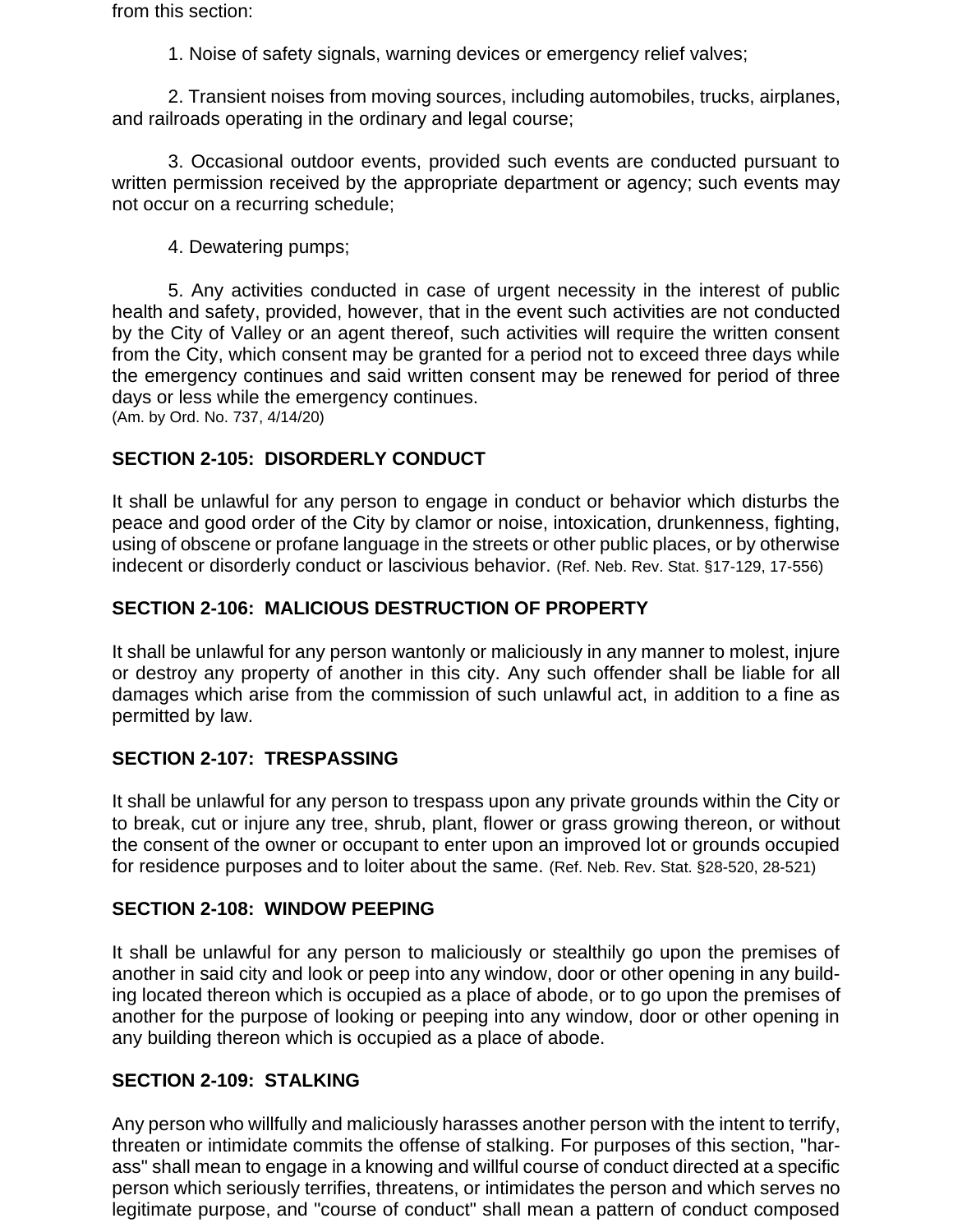of a series of acts of following, detaining, restraining the personal liberty of or stalking the person or repetitiously telephoning him/her.

#### **SECTION 2-110: DISCHARGE OF SLINGSHOTS, PAINTBALL GUNS, BLOW GUNS, AIR RIFLES OR SIMILAR INSTRUMENTS**

It shall be unlawful for any person to discharge a slingshot, paintball gun, blow gun, air rifle, an arrow from a bow, or other like instruments capable of launching a dangerous projectile therefrom at any time or under any circumstances within the City or within a half mile of the city limits where the projectile from the piece could reach property within the City; provided, nothing herein shall be construed to apply to officially sanctioned public celebrations if the person so discharging the firearm has written permission from the City Council.

#### **SECTION 2-111: INDECENT EXPOSURE OF PERSON; PUBLIC URINATION; INDECENT BOOK, PICTURE, PLAY OR DESIGN**

It shall be unlawful for any person within this city to make an indecent exposure of his or her person (in the case of a male, such indecent exposure would consist of public exhibit of his genitals, and in the case of a female, indecent exposure would be public exposure of her nipples and/or genitals); to urinate or defecate in public view; to commit any indecent or lewd act; or to sell or offer for sale or to dispense in any manner any obscene, lewd or indecent book, picture or other publication or thing; to exhibit or perform any indecent, immoral, lewd or obscene play or other representation; or in any public place to write, draw, or make any profane, obscene, indecent or lewd work, sentence, figure or design.

#### **SECTION 2-112: RESISTING OR FAILING TO ASSIST OFFICER PROHIBITED**

It shall be unlawful for any person in this city to hinder, obstruct or resist any police officer in making any arrest or performing any duty of his/her office, or to refuse or neglect to assist any such officer when called upon by him/her in making of any arrest or the conveying of a prisoner to jail. (Ref. Neb. Rev. Stat. §28-903, 28-904)

# **SECTION 2-113: IMPERSONATING OFFICER PROHIBITED**

It shall be unlawful for any person in the City, other than a regular police officer or other authorized officer or employee, to wear a badge similar to or resembling the badges prescribed for or furnished the police force or any other officer or employee of the city, or to willfully impersonate or endeavor to impersonate any such police officer or employee or seek to exercise authority as such. (Ref. Neb. Rev. Stat. §28-610)

# **SECTION 2-114: OBSTRUCTING OFFICER PROHIBITED**

It shall be unlawful for any person to use or threaten to use violence, force, physical interference or obstacle to intentionally obstruct, impair or hinder the enforcement of the penal law or the preservation of the peace by a law enforcement officer or judge acting pursuant to his/her official authority. (Ref. Neb. Rev. Stat. §28-906)

# **SECTION 2-115: LITTERING**

1. Any person who deposits, throws, discards or otherwise disposes of any litter on any public or private property or in any waters commits the offense of littering unless:

> A. Such property is in an area designated by law for the disposal of such material and such person is authorized by the proper public authority to so use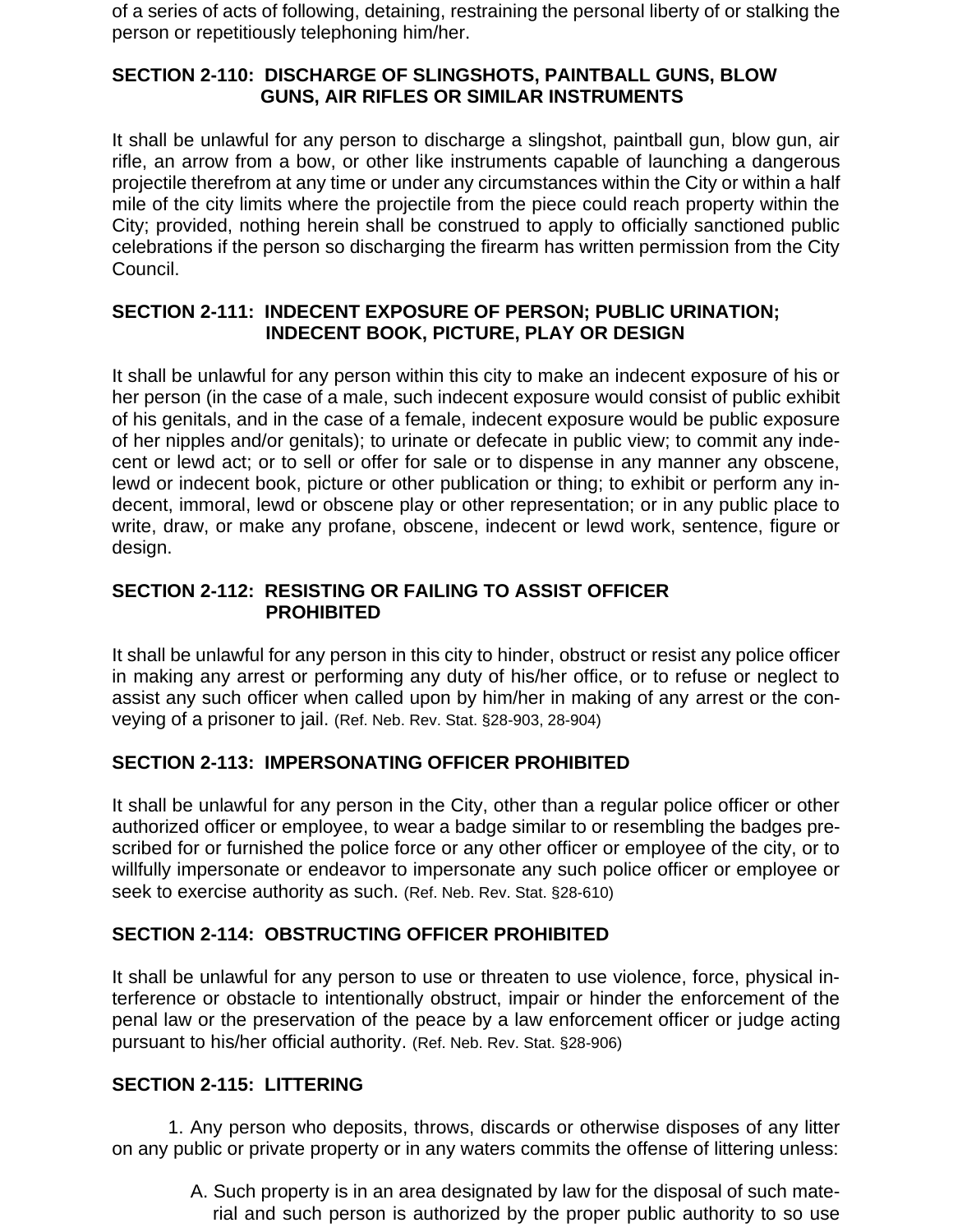such property; or

B. The litter is placed in a receptacle or container installed on such property for such purpose.

2. "Litter" as used in this section shall mean all waste material susceptible to being dropped, deposited, discarded or otherwise disposed of by any person upon any property but does not include wastes of primary processes of farming or manufacturing.

3. "Waste material" as used in this section shall mean any material appearing in a place or in a context not associated with the material's function or origin.

4. Whenever litter is thrown, deposited, dropped or dumped from any motor vehicle or watercraft in violation of this section, the operator of such motor vehicle or watercraft commits the offense of littering. (Ref. Neb. Rev. Stat. §17-123.01, 28-523)

# **SECTION 2-116: TRASH**

It shall be unlawful for any person to willfully, maliciously or negligently place or throw upon the premises of another any filth, garbage, leaves, papers or other matter to the annoyance of the owner or occupant thereon. (Ref. Neb. Rev. Stat. §28-523)

#### **SECTION 2-117: APPLIANCES IN YARD**

It shall be unlawful for any person to permit any household appliance to be stored in the open on private or public property. (Ref. Neb. Rev. Stat. §18-1720)

#### **SECTION 2-118: POSTING; PERMISSION REQUIRED**

It shall be unlawful for any person, firm or corporation to use the streets, sidewalks or public grounds of the City for signs, signposts, or the posting of handbills or advertisements without written permission of the City Council.

#### **SECTION 2-119: OBSTRUCTION OF PUBLIC WAYS**

It shall be unlawful for any person to erect, maintain or allow to remain on any street or public sidewalk a stand, wagon, display or other obstruction inconvenient to or inconsistent with the public use of the same.

#### **SECTION 2-120: OBSTRUCTION OF WATER FLOW**

It shall be unlawful for any person to stop or obstruct the passage of water in a street gutter, culvert, water pipe or hydrant.

#### **SECTION 2-121: TREES; INJURY, TRIMMING; PUBLIC SERVICE COMPANY**

It shall be unlawful for any person purposely or carelessly and without lawful authority to cut down, carry away, injure, break down, or destroy any fruit, ornamental, shade or other tree growing on any land belonging to another person or on any public land in the corporate limits of the City. Any public service company desiring to trim or cut down any tree, except on property owned and controlled by it, shall make application to the City Council, and the written permission of the City Council shall constitute the only lawful authority on the part of the company to do so.

#### **SECTION 2-122: STREET GAMES PROHIBITED**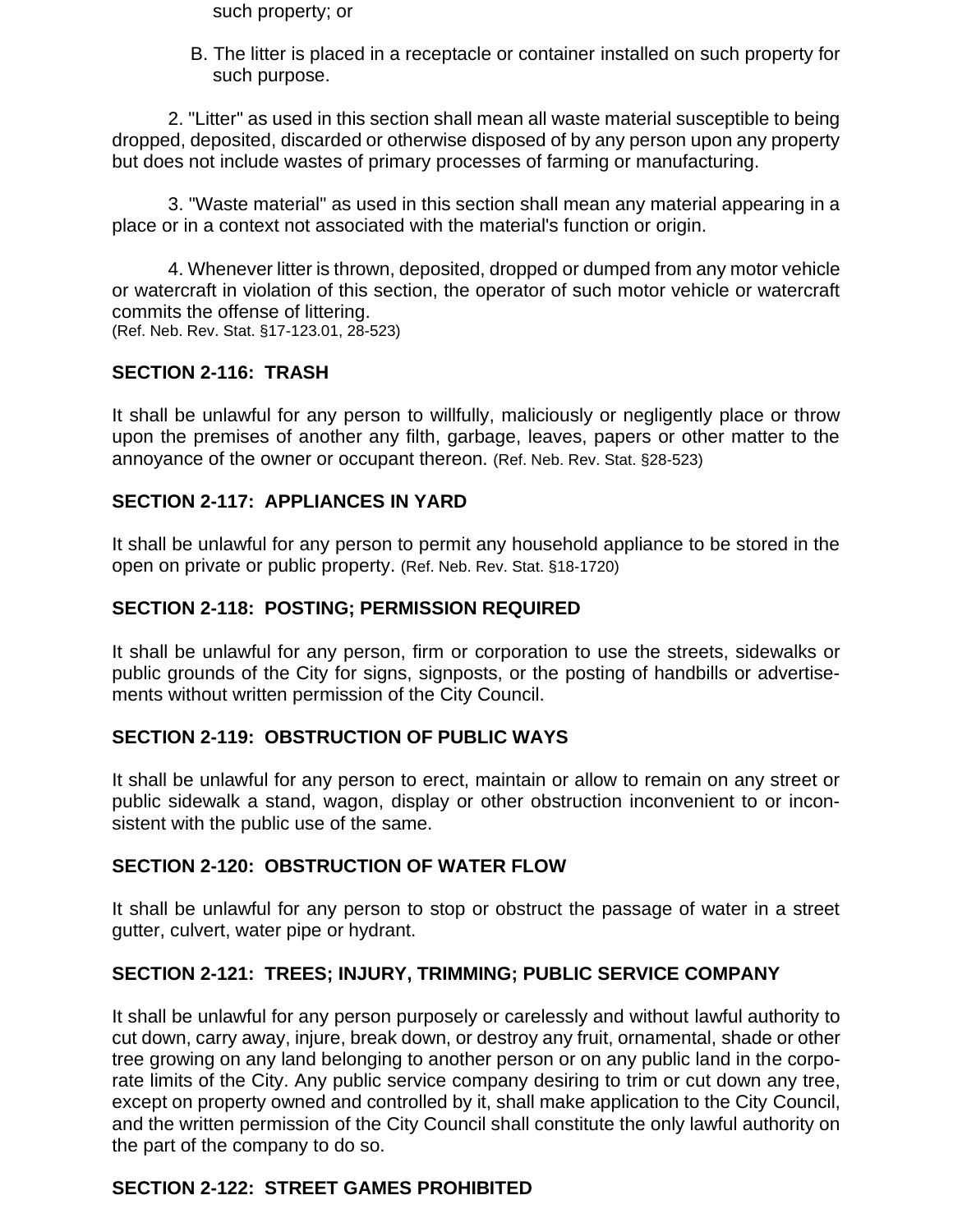It shall be unlawful for any person to play catch, bat a ball, kick or throw a football, or to engage in any other sport or exercise upon the city streets and sidewalks. Nothing herein shall be construed to prohibit or prevent the City Council from ordering certain streets and public places blocked off from time to time for the purpose of providing a safe area to engage in such sport and exercise.

# **SECTION 2-123: PROHIBITED FENCES**

It shall be unlawful for any person to erect or cause to be erected and maintain any barbed wire or electric fence within the corporate limits where such fence abuts a public sidewalk, street or alley.

# **SECTION 2-124: DISCHARGING FIREARMS; PROHIBITED**

It shall be unlawful for any person to discharge any firearm, air gun or slingshot loaded with rocks or other dangerous missiles within the City; provided, this section shall not apply to shooting galleries or other private shooting ranges within buildings or other structures approved by the mayor and City Council.

# **SECTION 2-125: POSSESSION OF TOBACCO BY MINORS**

1. Except as provided herein, it shall be unlawful for any person under the age of 21 years to possess any tobacco products.

- 2. Exceptions: It shall not be unlawful for any person under the age of 21 years to:
	- A. Sell or handle any unopened container of tobacco products in the course of his/her employment by a tobacco licensee; or
	- B. Possess or purchase tobacco products while under the direct supervision of an adult to enforce or test compliance statutes, laws or ordinances governing the sale of tobacco products, having provided written parental consent to participate in such enforcement or compliance testing.

3. "Tobacco products" shall be defined as any substance containing tobacco leaf including, but not limited to, cigarettes, cigars, pipe tobacco, snuff, chewing tobacco or dipping tobacco.

4. Persons convicted of violating the provisions of this section shall be punished by a monetary fine of not less than \$35.00 and not more than \$100.00. (Am. by Ord. No. 753, 6/8/21)

# **SECTION 2-126: SALE OF TOBACCO PRODUCTS TO MINORS**

- 1. The following definitions shall apply herein:
	- A. "Business" shall mean any sole proprietorship, joint venture, corporation or other business entity, including retail establishments where goods or services are sold.
	- B. "Minor" shall mean any person under 21 years of age.
	- C. "Person" shall mean any individual, partnership, cooperative association, private corporation, personal representative, receiver, trustee, assignee, or other legal entity.
	- D. "Self-service merchandising" shall mean any open display of tobacco or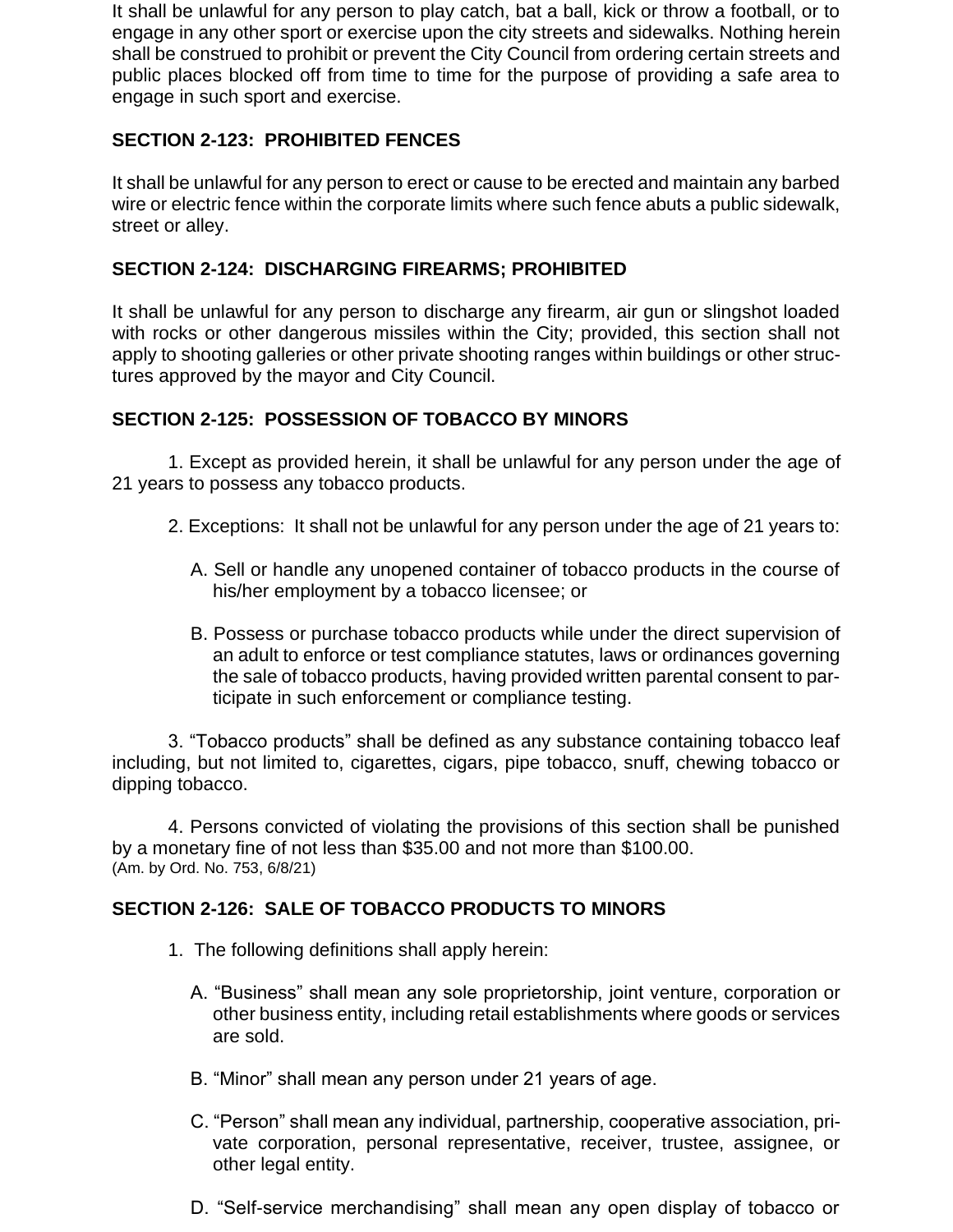tobacco products and point-of-sale tobacco-related promotional products to which customers have access without the assistance or intervention of an employee.

- E. "Tobacco product" shall mean any tobacco cigarette or cigar, pipe tobacco, smokeless tobacco, chewing tobacco, or any other form of tobacco which may be utilized by smoking, chewing, inhaling, or other means of ingestion.
- F. "Tobacco retailer" shall mean any person or entity operating a store, stand, booth, concession, or other place which sells tobacco or tobacco products to customers for consumption or use, whether utilized primarily for the sale of tobacco or tobacco products or in which the sale of tobacco or tobacco products is incidental.
- G. "Tobacco vending machine" shall mean any electronic or mechanical device utilizing the insertion of money, whether coin or paper currency or other things of value, which dispenses or releases tobacco or tobacco products.
- H. "Vendor-assisted access" shall mean access to tobacco or tobacco products wherein customers do not have direct access to take possession of such without assistance from a store employee.
- 2. It shall be unlawful for any person or organization within the City:
	- A. To sell, permit to be sold, or offer for sale tobacco or tobacco products to any person by means other than vendor-assisted access; or
	- B. To display tobacco or tobacco products in a manner allowing customers access to tobacco or tobacco products without vendor assistance; or
	- C. To give away, hand out or otherwise distribute free samples of cigarettes of other tobacco products, or coupons that can be redeemed for free samples of cigarettes or other tobacco products; or
	- D. To sell tobacco products in any form except in original factory-wrapped packages.

3. This section shall not apply to tobacco vending machines regulated by state law, tobacco retail stores, or to any business, retailer or establishment which is licensed by the state Liquor Control Commission for a dispensing license and required to be posted preventing any minors from access to the premises nor shall this ordinance apply to other forms of sale or distribution which are specifically allowed by federal or state law. This exception shall not apply to the sale of tobacco or tobacco products by vending machine or other similar distribution method which is not regulated by the Liquor Control Commission or by other state or federal laws. (Am. by Ord. No. 753, 6/8/21)

#### **SECTION 2-127: FIREWORKS PERMITTED AND PROHIBITED**

1. It shall be unlawful for any person within the City to possess, sell, offer for sale, hold for sale, bring into the City, use or discharge any fireworks, except for the following:

- A. Consumer fireworks, as defined by Neb. Rev. Stat. §28-1241; or
- B. Any display fireworks purchased by a person licensed to purchase such fireworks and purchased from a licensed distributor; or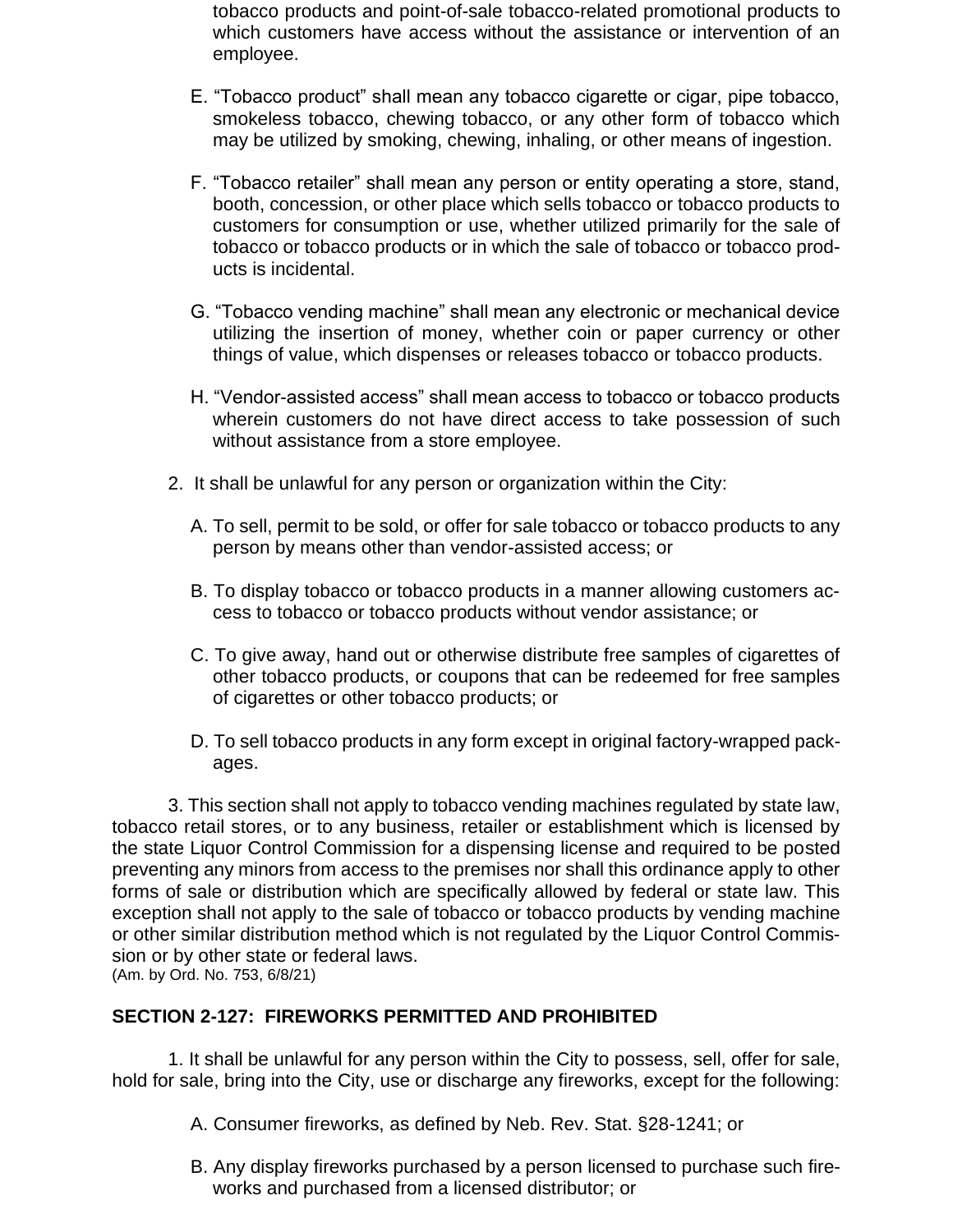- C. Any display fireworks purchased by the holder of a display permit issued pursuant to Neb. Rev. Stat. §28-1239.01; or
- D. Any fireworks brought into this state for storage by a licensed distributor and held for sale outside of this state; or
- E. Any fireworks furnished for agricultural purposes pursuant to written authorization from the state fire marshal to any holder of a distributor's license; or
- F. Toy cap pistols or toy caps, each of which does not contain more than twentyfive hundredths of a grain of explosive material.

2. The term "fireworks" shall mean any composition or device designed for the purpose of producing a visible or audible effect by combustion, deflagration, or detonation and which meets the definition of consumer or special fireworks set forth by the United States Department of Transportation in Title 49 of the Code of Federal Regulations.

3. The use or discharge of consumer fireworks under subsection 2-127(1)(A) above shall be subject to the following rules:

- A. The possession, use or discharge of consumer fireworks shall comply with the laws of the state of Nebraska.
- B. Notwithstanding other rules, consumer fireworks may be used or discharged only on June 25 through July 4 and December 28 through December 30, inclusive, between the hours of 8:00 a.m. and 10:00 p.m. on those days and from 8:00 a.m. on December 31 through 12:30 a.m. on January 1.
- C. Consumer fireworks may only be possessed, used or discharged by a person 16 years of age or older; provided, a person 12 years of age or older and less than 16 years of age may possess, use or discharge consumer fireworks but only when in the immediate presence of and under the direct supervision of an adult 19 years of age or older.
- 4. The sale of fireworks shall be regulated by Chapter 7 of this Code.

#### **SECTION 2-128: LAWN DEBRIS, SNOW, GARBAGE, ETC. ON PUBLIC AND PRIVATE PROPERTY**

It shall be unlawful to throw, blow, place, discard, or sweep any weeds, grass, leaves, snow, dirt, paper, nails, pieces of glass, refuse, garbage, waste, rubbish or refuse matter of any kind onto any street, alley, park, or other public grounds or, without permission, upon the property of another person in the City. (Ord. No. 271, 8/13/91) (Am. Ord. Nos. 356, 12/10/96; 486, 2/10/04)

#### **ARTICLE II – CURFEW**

#### **SECTION 2-201: CURFEW HOURS**

It shall be unlawful for any person under the age of 18 years to loiter, idle, wander, stroll, play or be in or upon the public streets, public places and public buildings, places of amusement and entertainment, vacant buildings or lots or otherwise operate any bicycle or other vehicle in, upon, over or through the streets or other public places of the City between the hours of 10:30 P.M. of any day, Sunday through Thursday, until the hour of 5:00 A.M. of the next day, and between the hours of 12:30 A.M. on Friday or Saturday until the hour of 5:00 A.M., unless such person is accompanied by a parent, guardian or other adult person having the legal care and custody of said minor person or unless the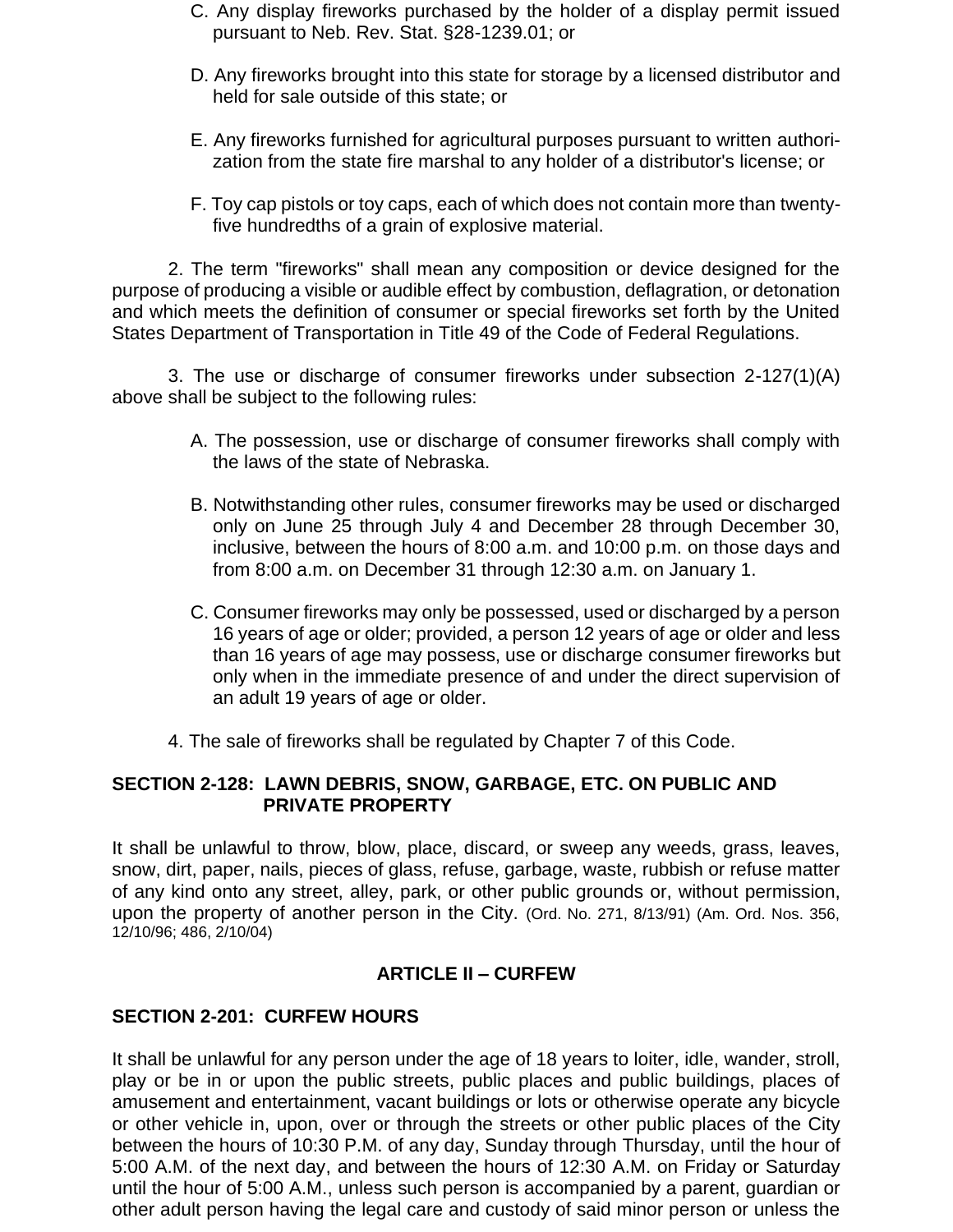minor person is upon an emergency errand or legitimate business, directed by his/her parents, guardian or legal custodian, except as hereinafter provided. (Am. by Ord. No. 571, 11/11/08)

# **SECTION 2-202: CURFEW HOURS EXTENDED**

Nothing herein contained shall prohibit said minor persons from attending special school functions or adult-supervised entertainment conducted by any school, church or fraternal organization continuing beyond the curfew hours as set out in Section 2-201 above. In all such cases the hours herein prohibited shall be extended for those minors attending said special social function or entertainment one hour after the closing of said special function.

# **SECTION 2-203: VIOLATION; PARENTAL LIABILITY**

It shall be unlawful for any parent, guardian or other adult person having the care and custody of minors under the age of 18 years to allow or permit said minor persons to do any of the acts or things prohibited by Section 2-201 or 2-202. (Am. by Ord. No. 571, 11/11/08)

# **SECTION 2-204: ENFORCEMENT; POLICE AUTHORIZATION**

Every member of the police force while on duty shall be authorized to detain any minor willfully violating the provisions of this ordinance, and upon apprehension of said minor shall forthwith notify the parents or legal guardians or person in custody of said minor child by telephone or other appropriate means.

#### **SECTION 2-205: PENALTIES**

Any violation of the foregoing provisions of this article shall constitute a misdemeanor and shall be punishable by a warning for the first offense and a fine of \$50.00 for the second offense. A third and any subsequent violation shall constitute a violation of Section 2-203 and a complaint shall be filed against the parent(s) of said child for violation of such section.

# **ARTICLE III – DOGS**

# **SECTION 2-301: LICENSE**

1. Any person who shall own, keep, or harbor a dog over the age of four months within the City shall, within 10 days after acquisition of the said dog, obtain a license for each such dog annually by and before March 31. Such license fee shall be as established from time to time by resolution of the City Council. The said tax shall be delinquent from and after March 31; provided, the possessor of any dog brought into or harbored within the corporate limits subsequent to March 31 of any year shall be liable for the payment of the dog tax levied herein and such tax shall be delinquent if not paid within 10 days thereafter. Licenses shall be issued by the city clerk upon the payment of a license fee fixed by resolution of the City Council. Said license shall not be transferable and no refund will be allowed in case of death, sale, or other disposition of the licensed dog. The owner shall state at the time the application is made, upon printed forms provided for such purpose, his/her name and address and the name, breed, color, and sex of each dog.

2. When the license is applied for, the owner shall present a certificate showing that each dog has had a rabies shot pursuant to Nebraska RRS 71-4401 through 71- 4412, effective for the ensuing year of the license. No license or tag shall be issued until such certificate is shown.

(Ref 17-526, 54-603, 71-4412 RS Neb.) (Am. by Ord. No. 55, 12/4/79)

# **SECTION 2-302: LICENSE TAGS**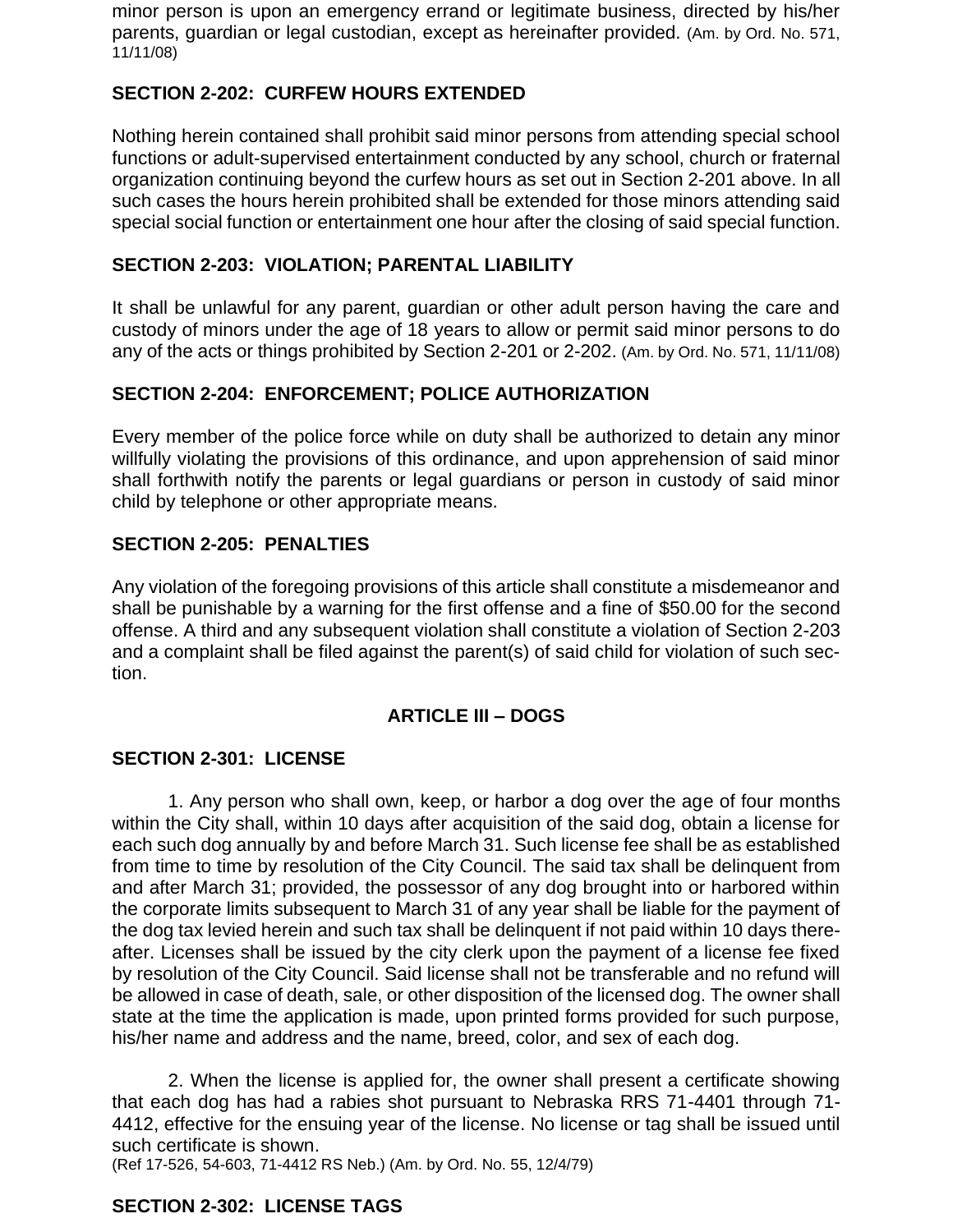Upon payment of the license fee, the city clerk shall issue to a dog owner a metallic tag for each dog so licensed. The tag shall be properly attached to the collar or harness of each dog so licensed and shall entitle the owner to keep or harbor the said dog until March 31 following such licensing. All license fees and collections shall be immediately credited to the General Fund. It shall be the duty of the city clerk to issue tags of a suitable design that are different in appearance each year. In the event that a tag is lost, and upon request of the owner, the clerk shall issue a duplicate tag for a fee of \$1.00. (Ref 17-526, 54-603 RS Neb.) (Am. by Ord. No. 720, 3/12/19)

# **SECTION 2-303: WRONGFUL LICENSING**

It shall be unlawful for the owner, keeper, or harborer of any dog to permit or allow such dog to wear any license, metallic tag or other city identification than that issued by the city clerk for dogs. (Ref 17-526, 54-603 RS Neb.)

# **SECTION 2-304: OWNER DEFINED**

Any person who shall harbor or permit any dog to be in or about his or her house, store, or enclosure or to remain to be fed for ten days or more shall be deemed the owner and possessor of such dog and shall be deemed to be liable for all penalties herein prescribed. (Ref 54-606, 71-4401 RS Neb.)

# **SECTION 2-305: UNCOLLARED OR UNHARNESSED**

All dogs found running at large upon the streets and public grounds of the City without a collar or harness are hereby declared a public nuisance. Uncollared or unharnessed dogs found running at large by city personnel shall be destroyed or impounded at a dog boarding kennel as designated by the City Council. (Ref 54-605 RS Neb.) (Am. by Ord. No. 431, 7/10/01)

#### **SECTION 2-306: RUNNING AT LARGE**

It shall be unlawful for the owner of any dog to allow it to run at large at any time within the corporate limits of the City. It shall be the duty of the city police to cause any dog found to be running at large within the City to be captured and impounded. Any dog "running at large" shall mean it has been found off the premises of the owner and not under control of the owner or a responsible person, either by leash, cord, chain, wire, rope, cage or other suitable means of physical restraint. (Ref 17-526, 54-607 RS Neb.)

# **SECTION 2-307: CAPTURE IMPOSSIBLE**

The city police shall have the authority to kill any animals showing vicious tendencies or characteristics of rabies which make capture impossible because of the danger involved. (Ref 17-526 RS Neb.)

# **SECTION 2-308: VICIOUS DOGS**

- 1. A "vicious" dog as the term is used in this section means:
	- A. Any dog of a dangerous or ferocious disposition that habitually snaps or manifests a disposition to bite; or
	- B. Any dog with a propensity, tendency or disposition to attack, to cause injury or to otherwise endanger the safety of humans or domestic animals; or
	- C. Any dog which attacks a human or a domestic animal on two or more occasions without provocation; or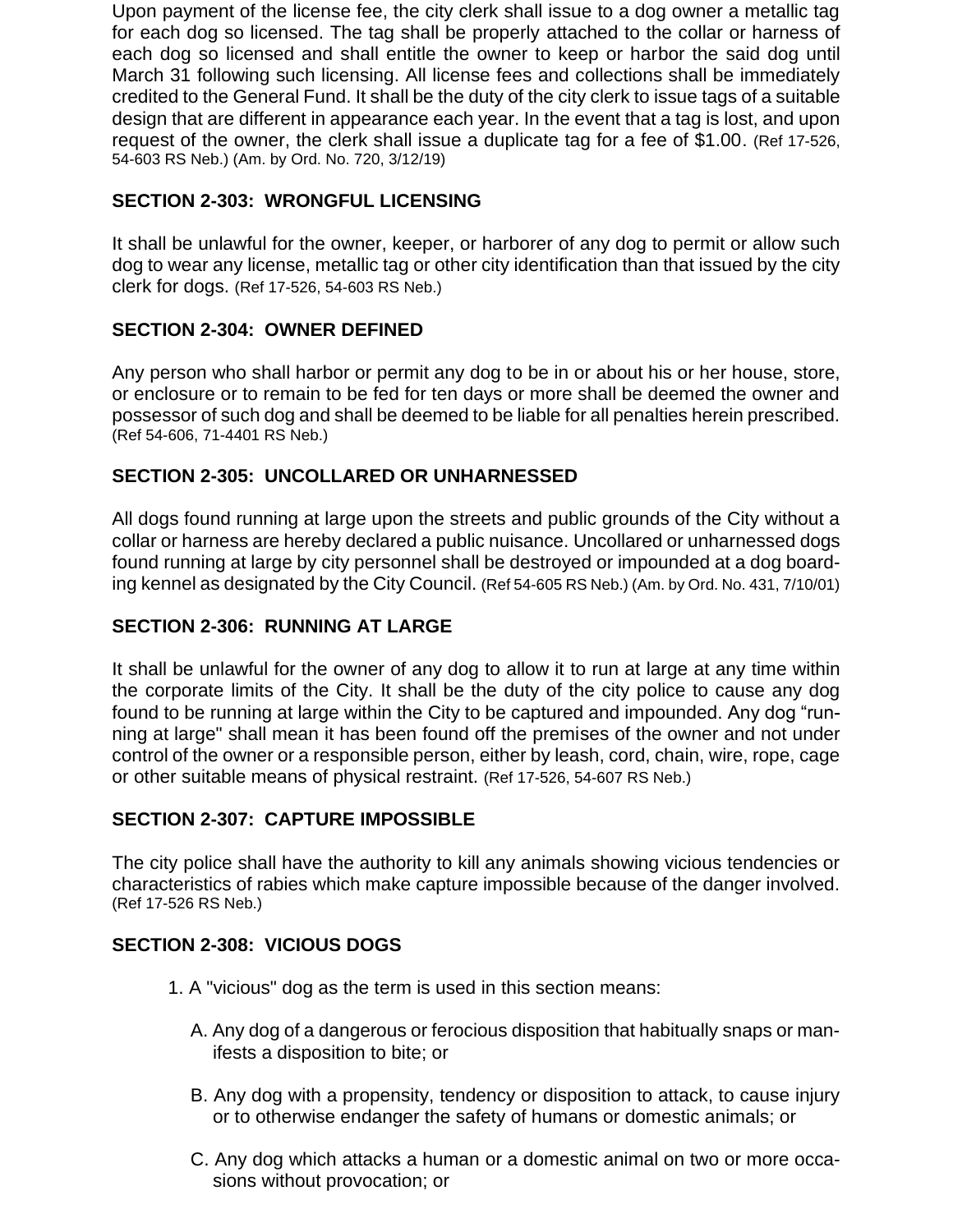D. Any pit bull dog. "Pit bull" is defined as:

- i. Bull Terrier breed of dogs;
- ii. Staffordshire Bull Terrier breed of dogs;
- iii. American Pit Bull Terrier breed of dogs.

2. A vicious dog is "unconfined" as the term is used in this section if such dog is not securely confined indoors or confined in a securely enclosed and locked pen or structure upon the premises of the person owning, harboring, or having the care of such vicious dog. Such pen or structure must have secure sides and a secure top. If the pen or structure has no bottom secured to the sides, then the sides must be imbedded in the ground no less than two feet.

3. No person owning or harboring or having the care of a vicious dog shall permit such dog to go unconfined on his/her premises.

4. No person owning, harboring or having the care of a vicious dog shall suffer or permit such dog to go beyond his/her premises unless such dog is secured with a leash no longer than four feet in length. No person shall permit a vicious dog to be kept on a chain, rope or other type of leash outside its kennel or pen unless a person is in physical control of the leash. Such dogs may not be leashed to inanimate objects such as trees, posts, buildings, etc. In addition, all vicious dogs on a leash outside the animal's kennel must be muzzled by a muzzling device sufficient to prevent such dog from biting persons or other animals.

5. No vicious dog may be kept on a porch, patio or in any part of a house or structure that would allow the dog to exit such building on its own volition. In addition, no such dog may be kept in a house or structure when the windows are open or when screened windows or screen doors are the only obstacles preventing the dog from exiting the structure.

6. Every owner, keeper or harborer of a vicious dog within the City shall display in a prominent place on his/her premises a sign easily readable by the public, bearing the words "vicious dog." In addition, a similar sign is required to be posted on the kennel or pen of such animal.

7. Every owner, keeper or harborer of a vicious dog must provide to the city clerk proof of public liability insurance in a single incident amount of \$50.000.00 per bodily injury to or death of any person or persons or for damage to property owned by any person which may result from the owning, keeping or maintaining of such animal. Such insurance policy shall provide that no cancellation of the policy will be made unless ten days' written notice is first given to the city clerk. If any vicious dog is allowed to run at large, the city police shall have the authority to put the dog to death.

8. Whoever violates the provisions of this section shall be fined not more than \$500.00. In addition, any vicious dog which attacks a human being or another domestic animal may be ordered destroyed when, in the Court's judgment, such vicious dog represents a continuing threat of serious harm to human beings or domestic animals. In addition, any person found guilty of violating this section shall pay all expenses, including shelter, food, veterinary expenses for identification or certification of the breed of the animal or boarding and veterinary expenses necessitated by the seizure of any dog for the protection of the public, and such other expenses as may be required for the destruction of any such dog.

(Ord. No. 212, 7/12/88) (Am. by Ord. No. 431, 7/10/01)

# **SECTION 2-309: INTERFERENCE WITH POLICE**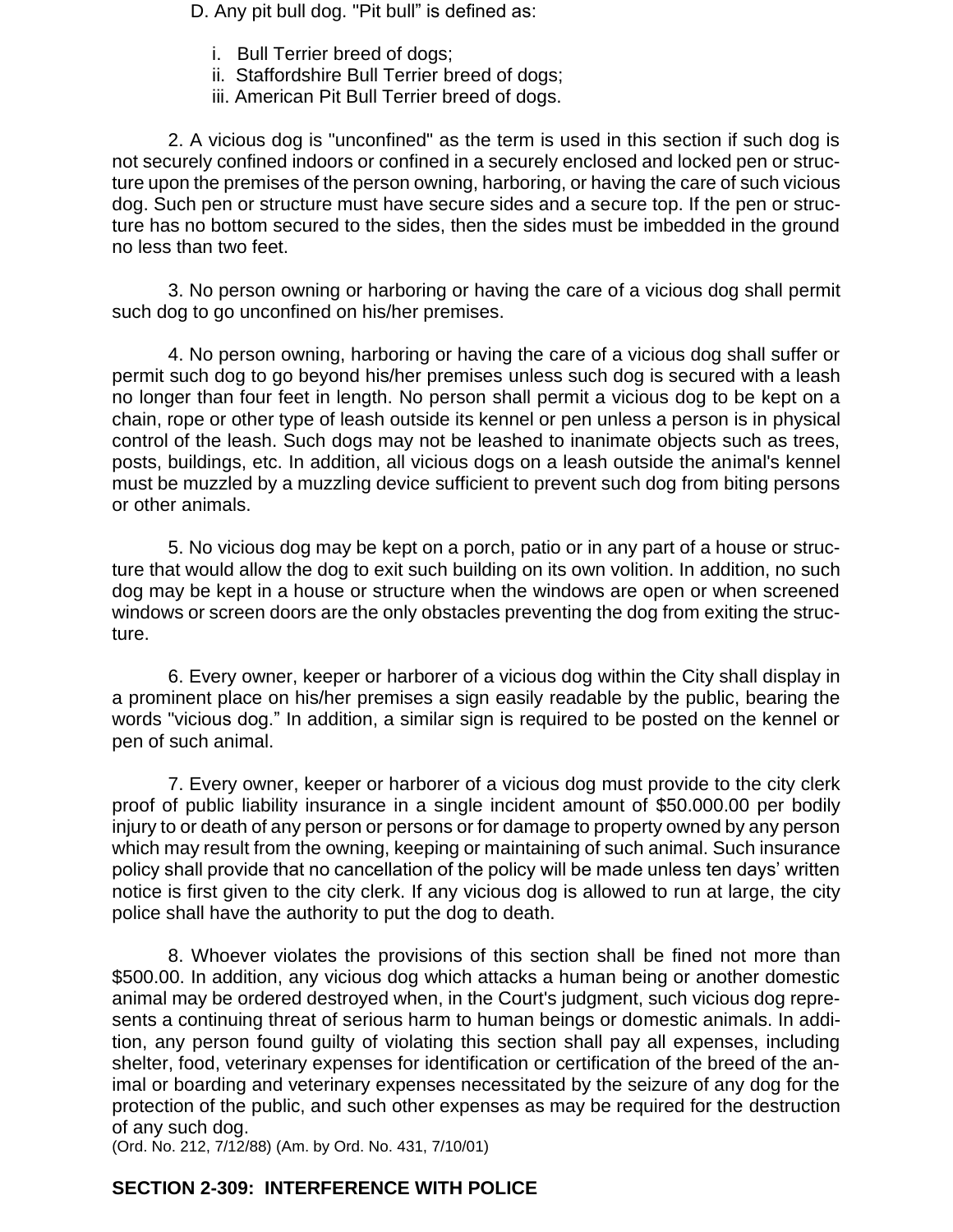It shall be unlawful for any person to hinder, delay, or interfere with any city police officer who is performing any duty enjoined upon him by the provisions of this Article. (Ref 28-906 RS Neb.)

# **SECTION 2-310: CRUELTY TO ANIMALS**

It shall be unlawful for any person to cruelly, inhumanely, or unnecessarily beat, injure, overwork or insufficiently shelter and feed any dumb animals. (Ord. No. 55, 12/5/78)

# **SECTION 2-311: KILLING AND POISONING**

It shall be unlawful to kill, administer or cause to be administered poison of any sort to a dog or in any manner to injure, maim, destroy or attempt to injure, maim, or destroy any dog that is the property of another person, or to place any poison or poisoned food where the same is accessible to a dog; provided, this Section shall not apply to city police officers acting within their power and duty. (Ref 28-1002 RS Neb.)

# **SECTION 2-312: BARKING AND OFFENSIVE DOGS**

It shall be unlawful for any person to own, keep, or harbor any dog which (1) by loud, continued, or frequent barking, howling, or yelping annoys or disturbs any neighborhood or person or (2) habitually barks at or chases pedestrians, drivers, or owners of horses or vehicles while they are on any public sidewalks, streets, or alleys in the City. Upon the written complaint of one or more affected persons filed with the city clerk that any dog owned by the person named in the complaint is an annoyance or disturbance or otherwise violates the provisions of this section, the city police shall investigate the complaint and, if in their opinion the situation warrants, shall notify the owner to silence and restrain such dog. (Ref 17-526 RS Neb.)

# **SECTION 2-313: LIABILITY OF OWNER**

It shall be unlawful for any person to allow a dog owned, kept or harbored by him/her or under his/her charge or control to injure or destroy any real or personal property belonging to another person. The owner or possessor of any such dog, in addition to the usual judgment, upon conviction may be made to be liable to the persons so injured in an amount equal to the value of the damage so sustained. (Ref 54-601, 54-602 RS Neb.)

# **SECTION 2-314: REMOVAL OF TAGS**

It shall be unlawful for any person to remove or cause to be removed the collar, harness or metallic tag from any licensed dog without the consent of the owner, keeper, or possessor thereof. (Ref 17-526 RS Neb.)

# **SECTION 2-315: IMPOUNDING**

It shall be the duty of designated city personnel to capture, secure and remove in a humane manner any dog requiring impoundment for violating any of the provisions of this article. Notice of impoundment of any animal, including any significant marks or identifications, shall be posted at City Hall within 24 hours after impoundment as public notification of such impoundment. Any dog may be reclaimed by its owner during the period of impoundment by payment of fees charged by the designated impound facility and any other fees set by resolution of the City Council. The owner shall then be required to comply with the licensing and rabies vaccination requirements within 72 hours after release. If any dog is not claimed at the end of three days after public notice has been given, the City shall acquire legal title to such unlicensed dog impounded for a period longer than three days after giving notice. If the City disposes of any dog, such disposition shall be accomplished by a duly licensed doctor of veterinary medicine at the expense of the City.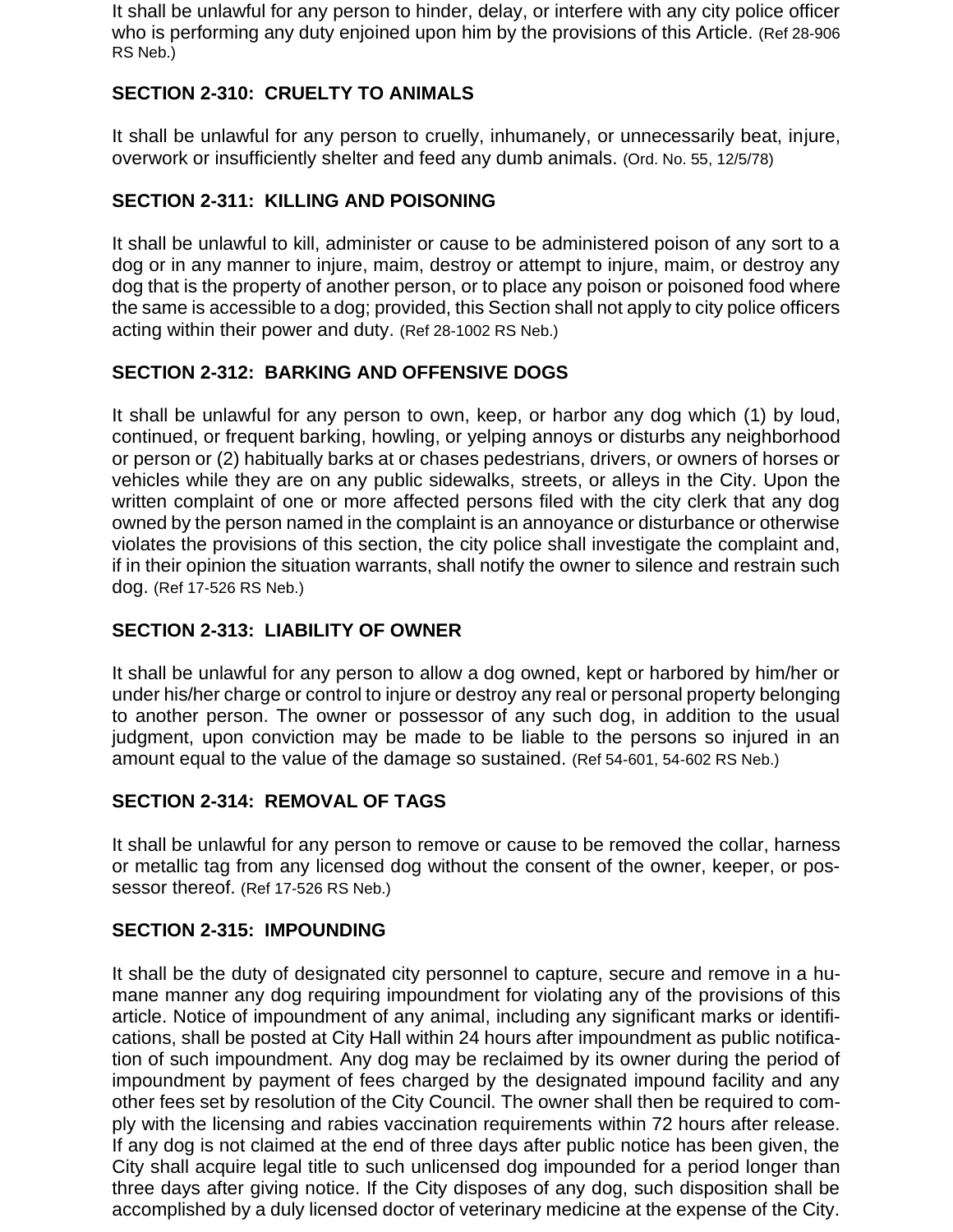# **ARTICLE IV – KENNELS**

# **SECTION 2-401: DEFINITION; FEE**

A kennel is hereby defined as any premises on which three or more dogs at least four months old or more are maintained or kept. A fee of \$25.00 shall be paid each year to the city clerk by the owner of a dog kennel. The licensing year shall be the same as that for individual dogs, and the owner shall be liable for the entire fee even though his/her premises qualifies as a kennel for only part of a licensing year. The owner shall not be required to pay a license fee for each dog in the kennel in addition to the kennel fee, and no license certificate and tag shall be required for each dog in the kennel.

# **SECTION 2-402: PERMIT REQUIRED**

1. It shall be unlawful for any person to keep or permit to be kept any dog kennel upon any premises occupied by him/her or under his/her charge or control without having first obtained a kennel permit from the Council. Kennel permits may be issued by the Council upon written application, setting forth a description of the premises and location of the same and such other information as the Council may require.

2. No kennel permit shall be issued for any premises until the Council has first determined upon actual viewing and inspection that the operation of such kennel will not constitute a violation of the provisions of this article. The holder of any kennel permit shall allow the inspection of such premises at any reasonable time by an authorized agent of the City to determine that the premises for which the permit is issued is maintained in a humane and sanitary manner. Such permit is subject to revocation if the premises are found to be maintained otherwise.

3. The Council shall have power and authority to revoke any kennel permit at any time in its sole discretion by refunding the kennel permit fee to the holder thereof.

4. The provisions of this section shall not apply to any animal shelter or animal hospital operated by a veterinarian duly licensed under the laws of the State of Nebraska.

# **ARTICLE V – ANIMALS GENERALLY**

# **SECTION 2-501: BANNED WITHIN CITY; EXCEPTION FOR CHICKENS**

It shall be unlawful for any person to keep or maintain within the corporate limits of the City any horse, mule, sheep, cow, goat, swine or other livestock or any poultry, including but not limited to turkeys, geese, ducks or other fowl, and except that chickens may be kept pursuant to the terms of Section 2-506 hereinbelow. (Am. Ord. No. 739, 1/12/21)

# **SECTION 2-502: CRUELTY; DEFINITIONS**

"Abandon" shall mean to leave any animal for any length of time without making effective provision for its food, water, or other care as is reasonably necessary for the animal's health.

"Animal" shall mean any vertebrate member of the animal kingdom except man. The term shall not include an uncaptured wild animal.

"Cruelly mistreat" shall mean to knowingly and intentionally kill, maim, disfigure, torture,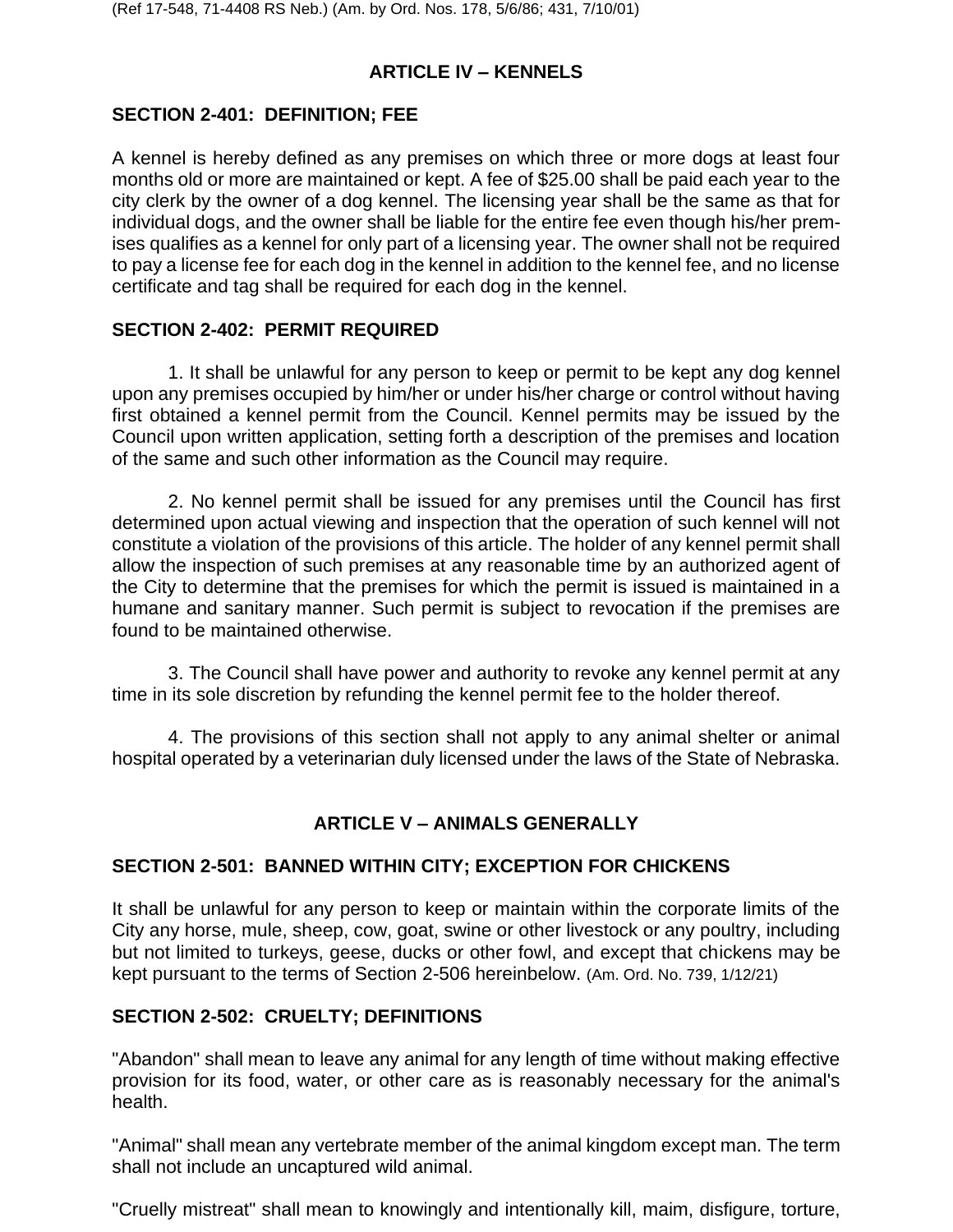beat, mutilate, burn, scald or otherwise set upon any animal.

"Cruelly neglect" shall mean to fail to provide any animal in one's care, whether as owner or custodian, with food, water or other care as is reasonably necessary for the animal's health.

"Humane killing" shall mean the destruction of an animal by a method which causes the animal a minimum of pain and suffering.

"Law enforcement officer" shall mean any state trooper, county or deputy sheriff, city police officer, or any other public official authorized by the City to enforce state or local animal control laws, rules, regulations and/or ordinances. (Ref. Neb. Rev. Stat. §28-1008)

#### **SECTION 2-503: CRUELTY TO ANIMALS**

A person commits cruelty to animals if, except as otherwise authorized by law, he/she intentionally or recklessly (1) subjects any animal to cruel mistreatment; (2) subjects any animal in his/her custody to cruel neglect; (3) abandons any animal; or (4) kills or injures any animal belonging to another. (Ref. Neb. Rev. Stat. §28-1009)

#### **SECTION 2-504: CRUELTY TO ANIMALS; LAW ENFORCEMENT OFFICER; POWERS, IMMUNITY**

Any law enforcement officer who has reason to believe that an animal has been abandoned or is being cruelly neglected or cruelly mistreated may (1) seek a warrant authorizing entry upon private property to inspect, care for, or impound the animal or (2) issue a citation to the owner as prescribed by law. Any law enforcement officer acting under this section shall not be liable for damage to property if such damage is not the result of the officer's negligence. (Ref. Neb. Rev. Stat. §28-1012)

#### **SECTION 2-505: ANIMAL OFF PREMISES**

It shall be unlawful for the owner, keeper or harborer of any animal or fowl, or any person having the charge, custody or control thereof, to permit such animal or fowl to be ridden, driven or run at large upon any of the public ways or property, or to be tethered or staked out in such a manner so as to allow such animal to reach or pass into a public way or to be upon the property of another within the corporate limits of the City. (Ref. Neb. Rev. Stat. §16-235)

#### **SECTION 2-506: CHICKENS; LICENSE REQUIREMENTS; RESTRICTIONS**

A. It shall be unlawful for any person to own, keep, or maintain within the corporate limits of the City any chicken without a valid license issued by the City pursuant to the following regulations:

- 1. Application shall be made to the city clerk and shall be on a form furnished by the City,
- 2. The fee for such license shall be established by the City.
- 3. No license shall be assignable or transferable either as to licensee or location.
- 4. A license issued pursuant to this section may be administratively revoked for the violation by the licensee of any provision of this section or any other applicable provision of this code, state law or city ordinance, rule or regulation as determined by the Valley Police Department or the Valley building inspec-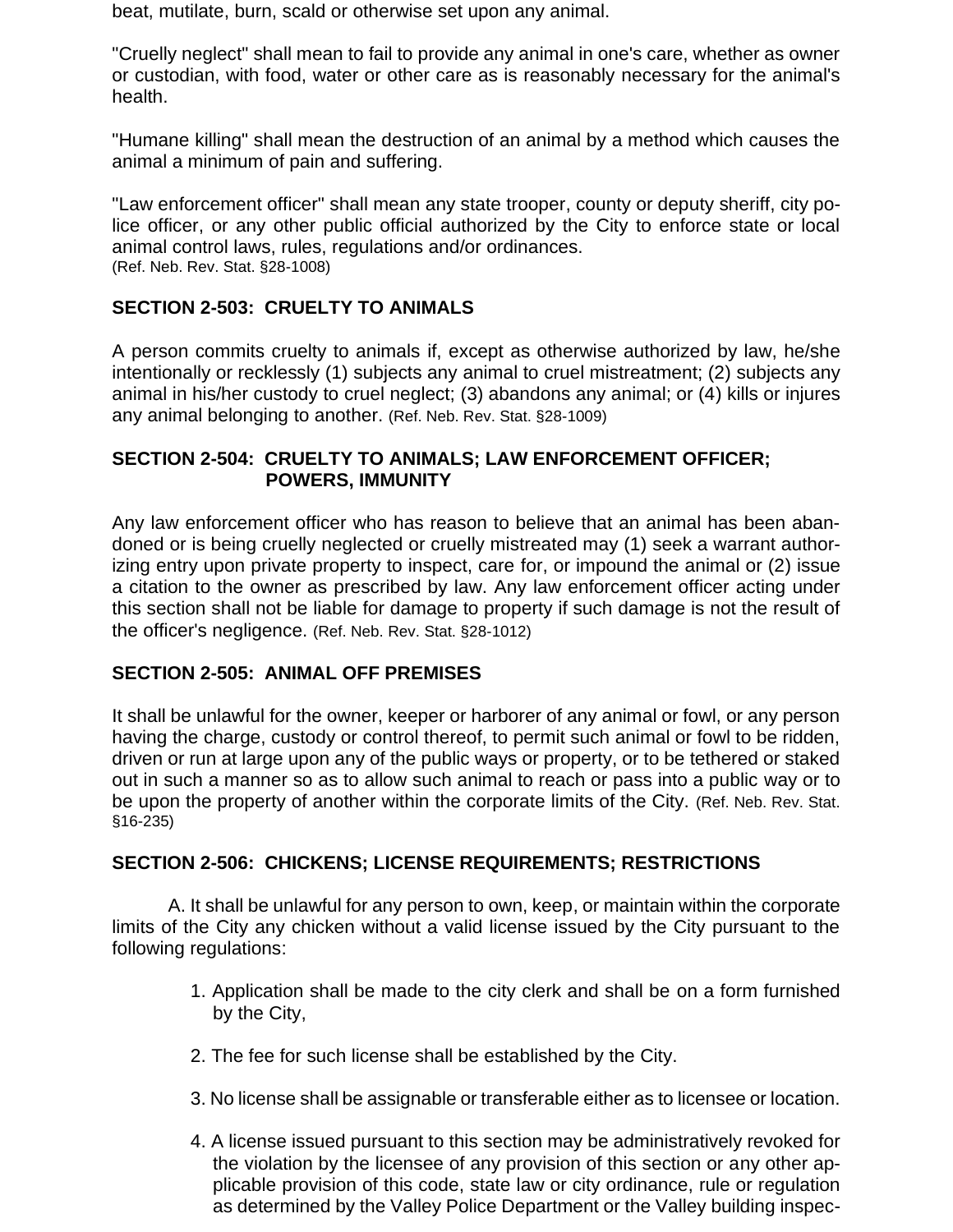tor.

B. The requirements for the issuance of a license by the City to own, keep, harbor, or have custody or control over chickens are:

- 1. Chickens shall not be permitted on any multi-family lot.
- 2. No more than 6 chickens shall be permitted on any single-family lot.
- 3. The chickens must be housed in a chicken facility maintained in compliance with all of the City's requirements as a condition of the license. The requirements for the chicken facility include
	- a. Must be in good repair, capable of being maintained in a clean and sanitary condition, free of vermin, obnoxious smells and substances;
	- b. Shall not constitute a nuisance or disturb neighboring residents due to noise, odor, or threats to public health;
	- c. Shall prevent chickens from roaming at large and prevent entry by predators and members of the general public;
	- d. Shall only be located in the rear yard of a lot, not in the front or side yards of a lot; and
	- e. Shall be located so as to be at least thirty (30) feet from any dwelling, street, public sidewalk, public building, and park or recreational area, provided, however, that the chicken facility may be located within thirty (30) feet of an alley.

C. It shall be unlawful for any person to permit or allow any chicken to run or fly at large within the corporate limits of the City.

D. It shall be unlawful for any person to own, keep, harbor, or have under his/her/its care, custody or control any cock or rooster chicken. The unlawful keeping or harboring of cocks or roosters is hereby declared to be a public nuisance.

E. Offal, manure, and waste material shall not be permitted to accumulate nor be confined in any manner that is conducive to the breeding or attraction of flies, mosquitoes or other noxious insects or in any manner that endangers the public health or safety.

F. The slaughtering or destruction of chickens within the corporate limits of the City shall be prohibited.

# (Ord. No. 739, 1/12/21)

#### **ARTICLE VI – WEEDS, JUNK CARS, LITTER AND DANGEROUS BUILDINGS REGULATIONS**

#### **SECTION 2-601: DEFINITIONS**

1. The terms "weeds, grasses or worthless vegetation" shall mean any weed or grass growth of more than 12 inches in height, or 8 inches as provided in Section 2-602. Weeds shall include but not be limited to bindweed, puncture vine, leafy spurge, Canada thistle, perennial peppergrass, Russian knapweed, Johnson grass, nodding or musk thistle, quack grass, perennial sow thistle, horse nettle, bull thistle, buckthorn, hemp plant and ragweed.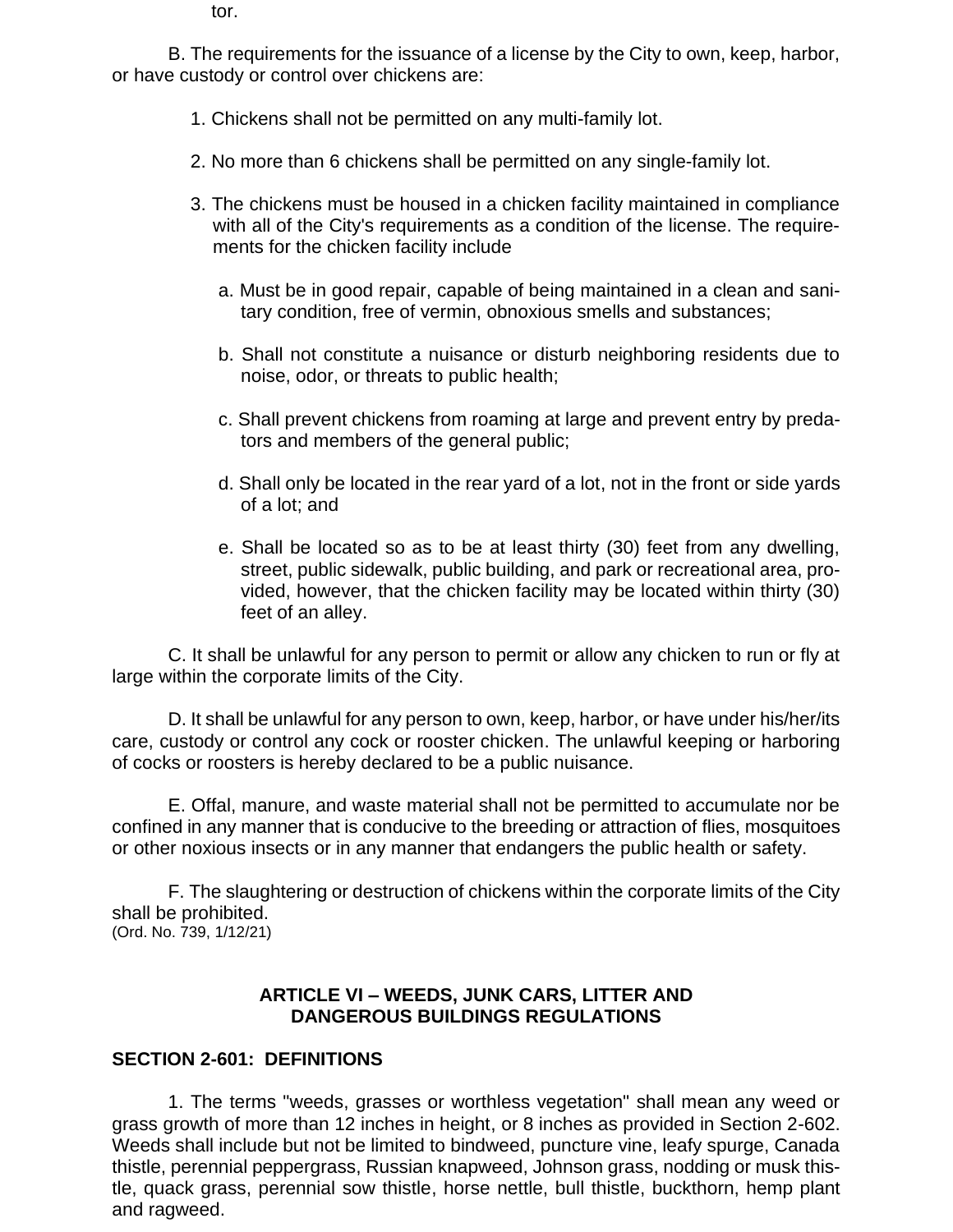2. The term "litter" shall include, but not be limited to:

A. Trash, rubbish, refuse, garbage, paper, rags and ashes;

- B. Wood, plaster, cement, brick or stone building rubble;
- C. Grass, leaves and worthless vegetation;
- D. Offal and dead animals;
- E. Any machine, vehicle or parts of a machine or vehicle which have lost their identity, character, utility or serviceability as such through deterioration, dismantling or the ravages of time, are inoperative or unable to perform their intended functions, or are cast off, discarded or thrown away or left as waste, wreckage or junk;
- F. Any motor vehicle not housed in a storage or other building and not being currently licensed.

3. The term "dangerous building" as used in this article is hereby defined to mean and include:

- A. Any building, shed, fence or other man-made structure which is dangerous to the public health because of its condition and which may cause or aid in the spread of disease or injury to the health of its occupants or those of neighboring structures;
- B. Any building, shed, fence or other man-made structure which, because of faulty construction, age, lack of proper repair or any other cause, is especially liable to fire and constitutes or creates a fire hazard;
- C. Any building, shed, fence or other man-made structure which, because of faulty construction, age, lack of proper repair or any other cause, is liable to cause injury or damage by collapsing or by a collapse of any part of such structure;
- D. Any building, shed, fence or other man-made structure which, because of its condition or because of lack of doors or windows readily admits birds and animals or is an attraction for children or other persons to enter.

# **SECTION 2-602: PUBLIC NUISANCE; GRASSES OR WEEDS**

It is hereby declared to be a public nuisance to permit grasses to grow in excess of 12 inches or to permit weeds of any height to be grown on any property within the corporate limits of the City. It shall also be a public nuisance to maintain any growth of 8 inches or more in height of weeds, grasses or worthless vegetation on any lot or piece of ground located within the corporate limits during any calendar year if, within the same calendar year, the City has previously acted to remove weeds, grasses, or worthless vegetation exceeding 12 inches in height on the same lot or piece of ground and had to seek recovery of the costs and expenses of such work from the owner. (Am. by Ord. No. 603, 1/12/10)

#### **SECTION 2-603: PUBLIC NUISANCE; LITTER OR DANGEROUS BUILDING**

It is hereby declared to be a public nuisance to permit the accumulation of litter or to maintain a dangerous building on any property within the corporate limits of the City.

# **SECTION 2-604: ABATEMENT**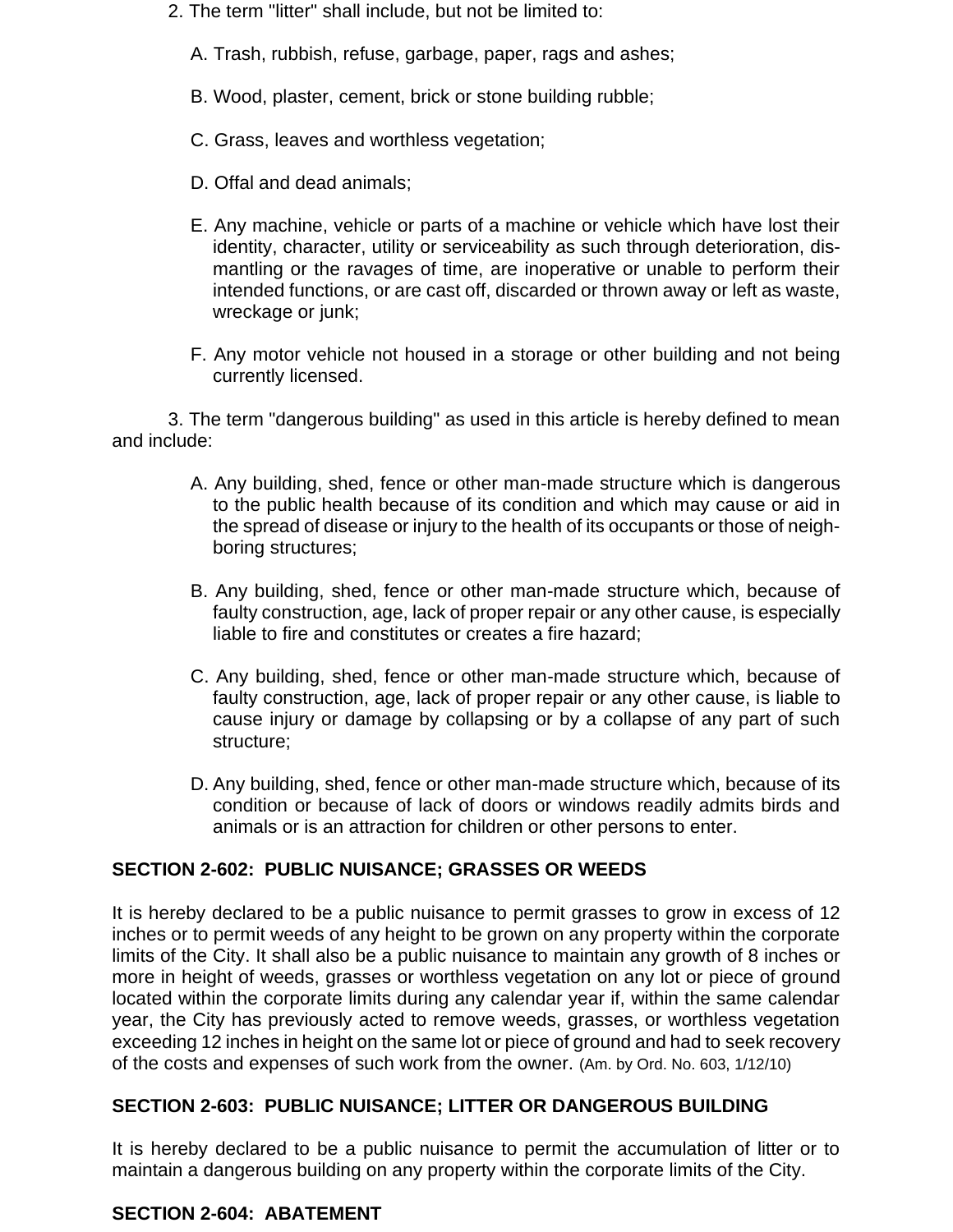Whenever the City Council, by resolution, determines that any grass in excess of 12 inches or weeds of any height are growing on property within the City, or litter is found on any property, or that any building or structure in the City is a dangerous building, the city clerk shall cause written notice to be served upon the owner of the property on which grass, weeds, litter or such dangerous building is located, and further, upon the occupant thereof, by registered mail or by personal service. Such notice shall state that the premises have thereon grass in excess of 12 inches, weeds or litter or that the building situated thereon has been declared to be in a dangerous condition, and that the grass in excess of 12 inches, weeds, litter or dangerous building must be removed or remedied within five days of receipt of notice.

# **SECTION 2-605: FAILURE TO CORRECT**

In the event that the owner or occupant of said premises fails to correct and eliminate said nuisance pursuant to the notice to correct delivered by the city clerk, he/she shall be guilty of a misdemeanor and fined in a sum of not more than \$500.00. Each day's violation after the expiration of the five days' notice shall be a separate offense. In addition, the City may bring an action in District Court to abate such nuisance by mandatory injunction.

# **SECTION 2-606: COST OF REMOVAL**

If the owner or occupant of the lot or piece of ground fails to comply with the order to abate and remove the nuisance within five days from receipt of the notice to abate, the City may have such work done and the costs and expenses of such work shall be paid by the owner of the property. If unpaid for two months after such work is done, the City may either (1) levy and assess the costs and expenses of the work upon the lot or piece of ground so benefited in the same manner as other special taxes for improvements are levied and assessed, or (2) recover in a civil action the costs and expenses of the work.

# **ARTICLE VII – CONTROL OF MINORS**

#### **SECTION 2-701: PURPOSE**

1. Gang activity, criminal mischief and juvenile delinquency have become an increasing reality of life within the City. Such activity exposes the community to criminal conduct, lessens the citizens' sense of safety and well-being and generally erodes the quality of life our citizens have the right to expect and enjoy. The activities of youths age 18 and under can and should be controlled by their parents and/or legal guardians. Unless such parental responsibility is encouraged and ultimately exercised, criminal activity and incidents of juvenile mischief will continue unabated.

2. By reason of the foregoing facts, it is the recommendation of the mayor that the powers delegated by this article are urgently required for the general welfare, health, safety and security of the City and the citizens thereof.

#### **SECTION 2-702: PARENTAL RESPONSIBILITY**

Every parent or legal guardian who, by any act, omission or threats contributes to or induces or endeavors to induce his/her dependent child or ward to violate any requirements of the Valley Municipal Code or Nebraska statute concerning illegal acts shall be subject to a civil penalty. For the purposes of this article, a parent or legal guardian of any person under the age of 18 years shall have the duty to exercise reasonable care, supervision, protection and control over his/her minor child or ward.

# **SECTION 2-703: CIVIL PENALTY**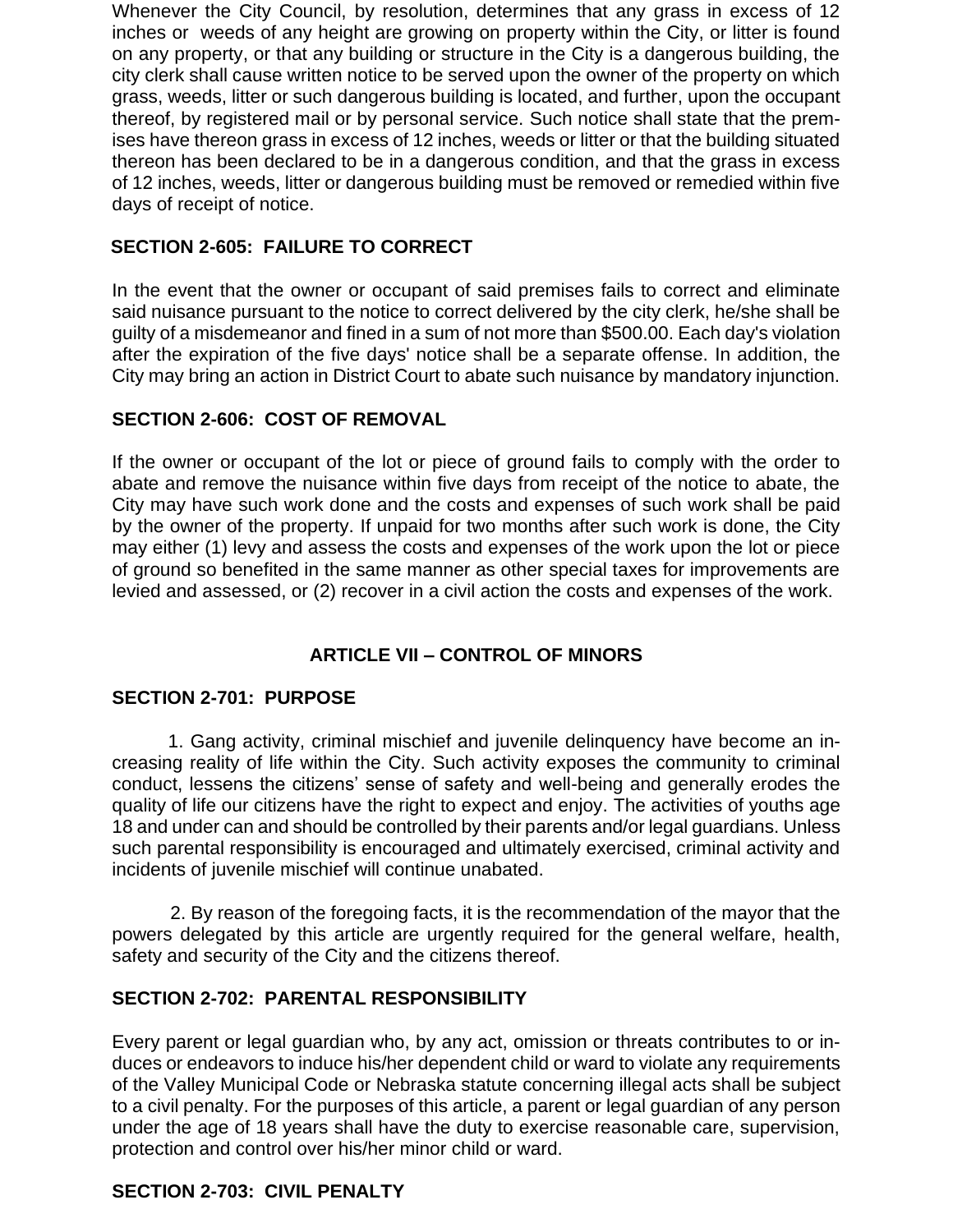1. Any parent or guardian, except where the state or local unit of government is a guardian, who violates the provisions of this section shall be liable for a civil penalty. For violations of this article, the mayor or his/her designee, who shall be an employee of the City, shall levy a civil penalty according to the following schedule. The sequential violations provided herein shall be applicable to any and all violations occurring within any consecutive 48-month period of time. The chief of police shall forthwith notify the mayor or his/her designee of the name of the minor child or ward, the fact that the minor child or ward has been charged with and convicted and/or adjudicated of violating any state statute or city ordinance within the corporate limits of the City, and any other information of a non-confidential nature which is requested pursuant to policies and procedures approved by the City Council.

- A. First violation: Civil penalty not to exceed \$200.00.
- B. Second violation: Civil penalty not to exceed \$250.00.
- C. Third violation: Civil penalty not to exceed \$500.00.
- D. Fourth and subsequent violations: Civil penalty not to exceed \$1,000.00.

2. The mayor or his/her designee may, upon the request of the responsible parent or guardian, provide alternate methods for satisfying the civil penalty described above. Those alternates are as follows:

- A. The mayor or his/her designee may provide that the responsible parent or guardian and the child or ward may satisfy the civil penalty provided for herein by performing community service. Projects constituting acceptable community service shall be identified in the sole discretion of the mayor. Satisfaction of the civil penalty shall be at the rate of the current federal minimum wage rounded to the next highest dollar. More than one parent, guardian and child or ward may participate in the community service provided for herein, and in such event, each person's participation shall be determined on a cumulative basis for the purpose of satisfying the civil penalty.
- B. As an alternative to subparagraph (A), the responsible parent or guardian may be allowed to attend and complete an approved parenting class. Any such class shall be designated in the sole discretion of the mayor. Utilizing the parenting class alternative shall be allowed only in those instances involving either a first or second violation of this article. However, in the event of a third offense, mandatory attendance at a parenting class shall be required in addition to the monetary penalty set forth above. The mayor shall require that proof be submitted which, in the mayor's determination, demonstrates an acceptable record of attendance and completion of said parenting class.

3. The mayor shall be authorized to implement procedures and policies not inconsistent with this article upon the City Council's approval of such policies and procedures by resolution.

# **SECTION 2-704: REMEDY CUMULATIVE**

The remedies provided in this article are in addition to the remedies and penalties under the Valley municipal code and all other laws of this state.

#### **SECTION 2-705: APPEAL**

A parent or guardian may appeal the civil penalty provided for herein by filing a written